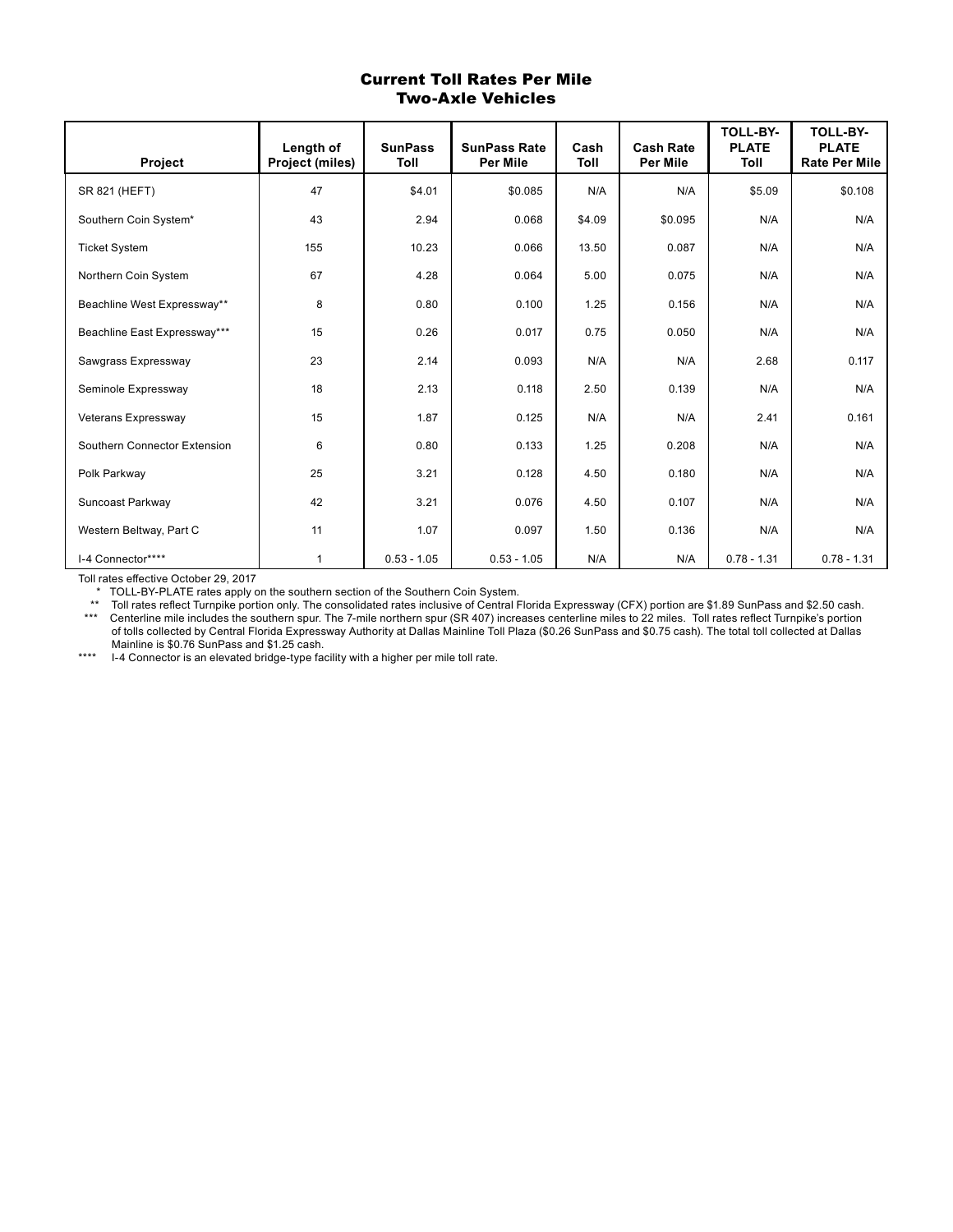# SR 821 (HEFT) Current SunPass Toll Rate Schedule

|                |                                   |                         | <b>Rate Per Axle</b> |        |                                    |                          |        |                    |  |
|----------------|-----------------------------------|-------------------------|----------------------|--------|------------------------------------|--------------------------|--------|--------------------|--|
| Exit No.       | Location                          | Ramps<br><b>To/From</b> | 2-Axle               | 3-Axle | 4-Axle                             | 5-Axle                   | 6-Axle | <b>Add'l Axles</b> |  |
| 47             | <b>MIRAMAR PLAZA</b>              |                         |                      |        | <b>HEFT/Southern Coin Terminus</b> |                          |        |                    |  |
| 47             | NW 27th Avenue                    | East                    | \$0.80               | \$1.60 | \$2.40                             | \$3.20                   | \$4.00 | \$0.80             |  |
|                |                                   | West                    |                      |        |                                    | No toll at this location |        |                    |  |
| 43             | NW 57th Avenue                    | East                    | \$0.54               | \$1.08 | \$1.62                             | \$2.16                   | \$2.70 | \$0.54             |  |
| 39             | Interstate 75                     | South                   |                      |        |                                    | No toll at this location |        |                    |  |
|                |                                   | North                   | \$0.54               | \$1.08 | \$1.62                             | \$2.16                   | \$2.70 | \$0.54             |  |
| 35             | Okeechobee Road                   | South                   |                      |        |                                    | No toll at this location |        |                    |  |
|                |                                   | North                   | \$0.54               | \$1.08 | \$1.62                             | \$2.16                   | \$2.70 | \$0.54             |  |
| 34             | NW 106th Street                   | South                   |                      |        |                                    | No toll at this location |        |                    |  |
| 32             | OKEECHOBEE PLAZA                  | $\frac{1}{2}$           | \$1.07               | \$2.14 | \$3.21                             | \$4.28                   | \$5.35 | \$1.07             |  |
| 31             | NW 74th Street                    | North*                  | \$1.07               | \$2.14 | \$3.21                             | \$4.28                   | \$5.35 | \$1.07             |  |
|                |                                   | South                   | \$0.80               | \$1.60 | \$2.40                             | \$3.20                   | \$4.00 | \$0.80             |  |
| 29             | NW 41st Street                    | North                   |                      |        |                                    | No toll at this location |        |                    |  |
|                |                                   | South                   | \$0.54               | \$1.08 | \$1.62                             | \$2.16                   | \$2.70 | \$0.54             |  |
| 27             | NW 12th Street (Beacon Tradeport) | North                   |                      |        |                                    | No toll at this location |        |                    |  |
|                |                                   | South                   | \$0.54               | \$1.08 | \$1.62                             | \$2.16                   | \$2.70 | \$0.54             |  |
| 26             | SR 836 (Dolphin Expwy.)           | N - S                   |                      |        |                                    | No toll at this location |        |                    |  |
| 25             | US 41/SW 8th Street               | North                   | \$0.54               | \$1.08 | \$1.62                             | \$2.16                   | \$2.70 | \$0.54             |  |
|                |                                   | South                   |                      |        |                                    | No toll at this location |        |                    |  |
| 23             | Bird Road (SW 40th Street)        | North                   | \$0.54               | \$1.08 | \$1.62                             | \$2.16                   | \$2.70 | \$0.54             |  |
|                |                                   | South                   |                      |        |                                    | No toll at this location |        |                    |  |
| 22             | <b>BIRD ROAD PLAZA</b>            |                         | \$1.07               | \$2.14 | \$3.21                             | \$4.28                   | \$5.35 | \$1.07             |  |
| 20             | North Kendall Drive               | North                   |                      |        |                                    | No toll at this location |        |                    |  |
|                |                                   | South                   | \$0.54               | \$1.08 | \$1.62                             | \$2.16                   | \$2.70 | \$0.54             |  |
| 19             |                                   | North                   |                      |        |                                    | No toll at this location |        |                    |  |
|                | SW 120th Street                   | South                   | \$0.54               | \$1.08 | \$1.62                             | \$2.16                   | \$2.70 | \$0.54             |  |
| 17             | Don Shula Expwy. (SR 874)         | South                   |                      |        |                                    | No toll at this location |        |                    |  |
| 16             | Coral Reef Drive                  | North                   |                      |        |                                    | No toll at this location |        |                    |  |
|                |                                   | South                   | \$0.54               | \$1.08 | \$1.62                             | \$2.16                   | \$2.70 | \$0.54             |  |
| 13             | Eureka/Quail Roost Drive          | $N-S$                   |                      |        |                                    | No toll at this location |        |                    |  |
| 12             | Carribean Boulevard (US 1)        | N - S                   |                      |        |                                    | No toll at this location |        |                    |  |
| 10             | HOMESTEAD PLAZA                   | $\blacksquare$          | \$1.07               | \$2.14 | \$3.21                             | \$4.28                   | \$5.35 | \$1.07             |  |
| 9              | Allapattah Road                   | North                   |                      |        |                                    | No toll at this location |        |                    |  |
|                |                                   | South                   | \$0.80               | \$1.60 | \$2.40                             | \$3.20                   | \$4.00 | \$0.80             |  |
| 6              | Tallahassee Road                  | North                   |                      |        |                                    | No toll at this location |        |                    |  |
| 5              | <b>Biscayne Drive</b>             | North                   |                      |        |                                    | No toll at this location |        |                    |  |
|                |                                   | South                   | \$0.54               | \$1.08 | \$1.62                             | \$2.16                   | \$2.70 | \$0.54             |  |
|                | <b>Campbell Drive</b>             | North                   |                      |        |                                    | No toll at this location |        |                    |  |
| $\overline{2}$ |                                   | South                   | \$0.54               | \$1.08 | \$1.62                             | \$2.16                   | \$2.70 | \$0.54             |  |
| $\mathbf 0$    | Junction with South Dixie (US 1)  | $N-S$                   |                      |        |                                    | <b>HEFT Terminus</b>     |        |                    |  |

Effective October 29, 2017

\* On ramp only.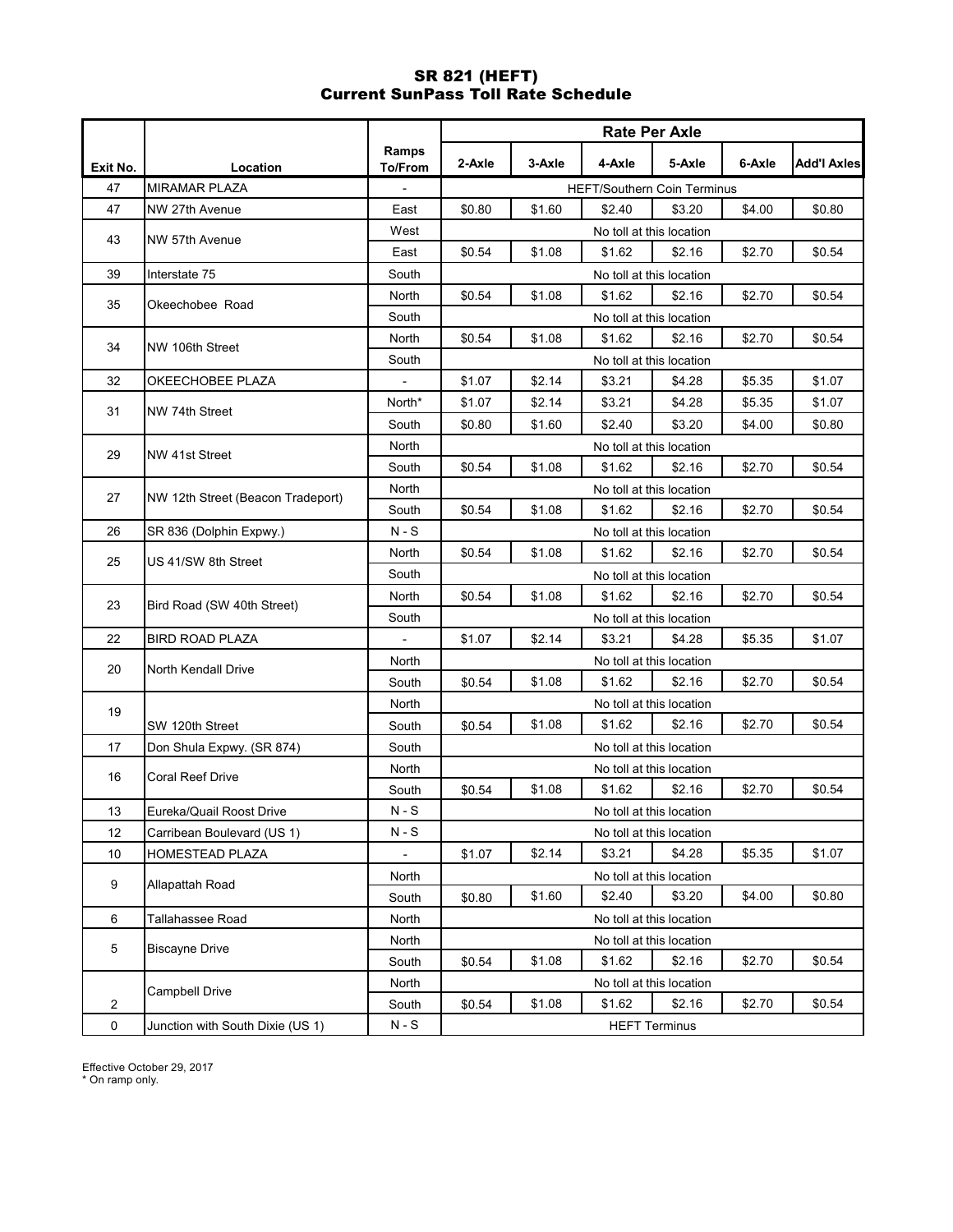# SR 821 (HEFT) Current TOLL-BY-PLATE Toll Rate Schedule

|                |                                   |                          | <b>Rate Per Axle</b> |        |        |                                    |        |              |  |
|----------------|-----------------------------------|--------------------------|----------------------|--------|--------|------------------------------------|--------|--------------|--|
|                |                                   | Ramps                    |                      |        |        |                                    |        | Add'l        |  |
| Exit No.       | Location                          | <b>To/From</b>           | 2-Axle               | 3-Axle | 4-Axle | 5-Axle                             | 6-Axle | <b>Axles</b> |  |
| 47             | <b>MIRAMAR PLAZA</b>              |                          |                      |        |        | <b>HEFT/Southern Coin Terminus</b> |        |              |  |
| 47             | NW 27th Avenue                    | East                     | \$1.07               | \$2.14 | \$3.21 | \$4.28                             | \$5.35 | \$1.07       |  |
| 43             | NW 57th Avenue                    | West                     |                      |        |        | No toll at this location           |        |              |  |
|                |                                   | East                     | \$0.80               | \$1.60 | \$2.40 | \$3.20                             | \$4.00 | \$0.80       |  |
| 39             | Interstate 75                     | South                    |                      |        |        | No toll at this location           |        |              |  |
| 35             | Okeechobee Road                   | North                    | \$0.80               | \$1.60 | \$2.40 | \$3.20                             | \$4.00 | \$0.80       |  |
|                |                                   | South                    |                      |        |        | No toll at this location           |        |              |  |
| 34             | NW 106th Street                   | North                    | \$0.80               | \$1.60 | \$2.40 | \$3.20                             | \$4.00 | \$0.80       |  |
|                |                                   | South                    |                      |        |        | No toll at this location           |        |              |  |
| 32             | OKEECHOBEE PLAZA                  |                          | \$1.34               | \$2.68 | \$4.02 | \$5.36                             | \$6.70 | \$1.34       |  |
| 31             | NW 74th Street                    | North*                   | \$1.34               | \$2.68 | \$4.02 | \$5.36                             | \$6.70 | \$1.34       |  |
|                |                                   | South                    | \$1.07               | \$2.14 | \$3.21 | \$4.28                             | \$5.35 | \$1.07       |  |
| 29             | <b>NW 41st Street</b>             | North                    |                      |        |        | No toll at this location           |        |              |  |
|                |                                   | South                    | \$0.80               | \$1.60 | \$2.40 | \$3.20                             | \$4.00 | \$0.80       |  |
| 27             | NW 12th Street (Beacon Tradeport) | North                    |                      |        |        | No toll at this location           |        |              |  |
|                |                                   | South                    | \$0.80               | \$1.60 | \$2.40 | \$3.20                             | \$4.00 | \$0.80       |  |
| 26             | SR 836 (Dolphin Expwy.)           | N - S                    |                      |        |        | 0.78                               |        |              |  |
| 25             | US 41/SW 8th Street               | North                    | \$0.80               | \$1.60 | \$2.40 | \$3.20                             | \$4.00 | \$0.80       |  |
|                |                                   | South                    |                      |        |        | No toll at this location           |        |              |  |
| 23             | Bird Road (SW 40th Street)        | North                    | \$0.80               | \$1.60 | \$2.40 | \$3.20                             | \$4.00 | \$0.80       |  |
|                |                                   | South                    |                      |        |        | No toll at this location           |        |              |  |
| 22             | <b>BIRD ROAD PLAZA</b>            | $\overline{\phantom{a}}$ | \$1.34               | \$2.68 | \$4.02 | \$5.36                             | \$6.70 | \$1.34       |  |
| 20             | North Kendall Drive               | North                    |                      |        |        | No toll at this location           |        |              |  |
|                |                                   | South                    | \$0.80               | \$1.60 | \$2.40 | \$3.20                             | \$4.00 | \$0.80       |  |
| 19             | SW 120th Street                   | North                    |                      |        |        | No toll at this location           |        |              |  |
|                |                                   | South                    | \$0.80               | \$1.60 | \$2.40 | \$3.20                             | \$4.00 | \$0.80       |  |
| 17             | Don Shula Expwy. (SR 874)         | South                    |                      |        |        | No toll at this location           |        |              |  |
| 16             | <b>Coral Reef Drive</b>           | North                    |                      |        |        | No toll at this location           |        |              |  |
|                |                                   | South                    | \$0.80               | \$1.60 | \$2.40 | \$3.20                             | \$4.00 | \$0.80       |  |
| 13             | Eureka/Quail Roost Drive          | $N-S$                    |                      |        |        | No toll at this location           |        |              |  |
| 12             | Carribean Boulevard (US 1)        | N - S                    |                      |        |        | No toll at this location           |        |              |  |
| 10             | HOMESTEAD PLAZA                   |                          | \$1.34               | \$2.68 | \$4.02 | \$5.36                             | \$6.70 | \$1.34       |  |
|                |                                   | <b>North</b>             |                      |        |        | No toll at this location           |        |              |  |
| 9              | Allapattah Road                   | South                    | \$1.07               | \$2.14 | \$3.21 | \$4.28                             | \$5.35 | \$1.07       |  |
| 6              | Tallahassee Road                  | North                    |                      |        |        | No toll at this location           |        |              |  |
|                |                                   | North                    |                      |        |        | No toll at this location           |        |              |  |
| 5              | <b>Biscayne Drive</b>             | South                    | \$0.80               | \$1.60 | \$2.40 | \$3.20                             | \$4.00 | \$0.80       |  |
|                |                                   | North                    |                      |        |        | No toll at this location           |        |              |  |
| $\overline{2}$ | <b>Campbell Drive</b>             | South                    | \$0.80               | \$1.60 | \$2.40 | \$3.20                             | \$4.00 | \$0.80       |  |
| 0              | Junction with South Dixie (US 1)  | $N-S$                    |                      |        |        | <b>HEFT Terminus</b>               |        |              |  |

Effective October 29, 2017

\* On ramp only.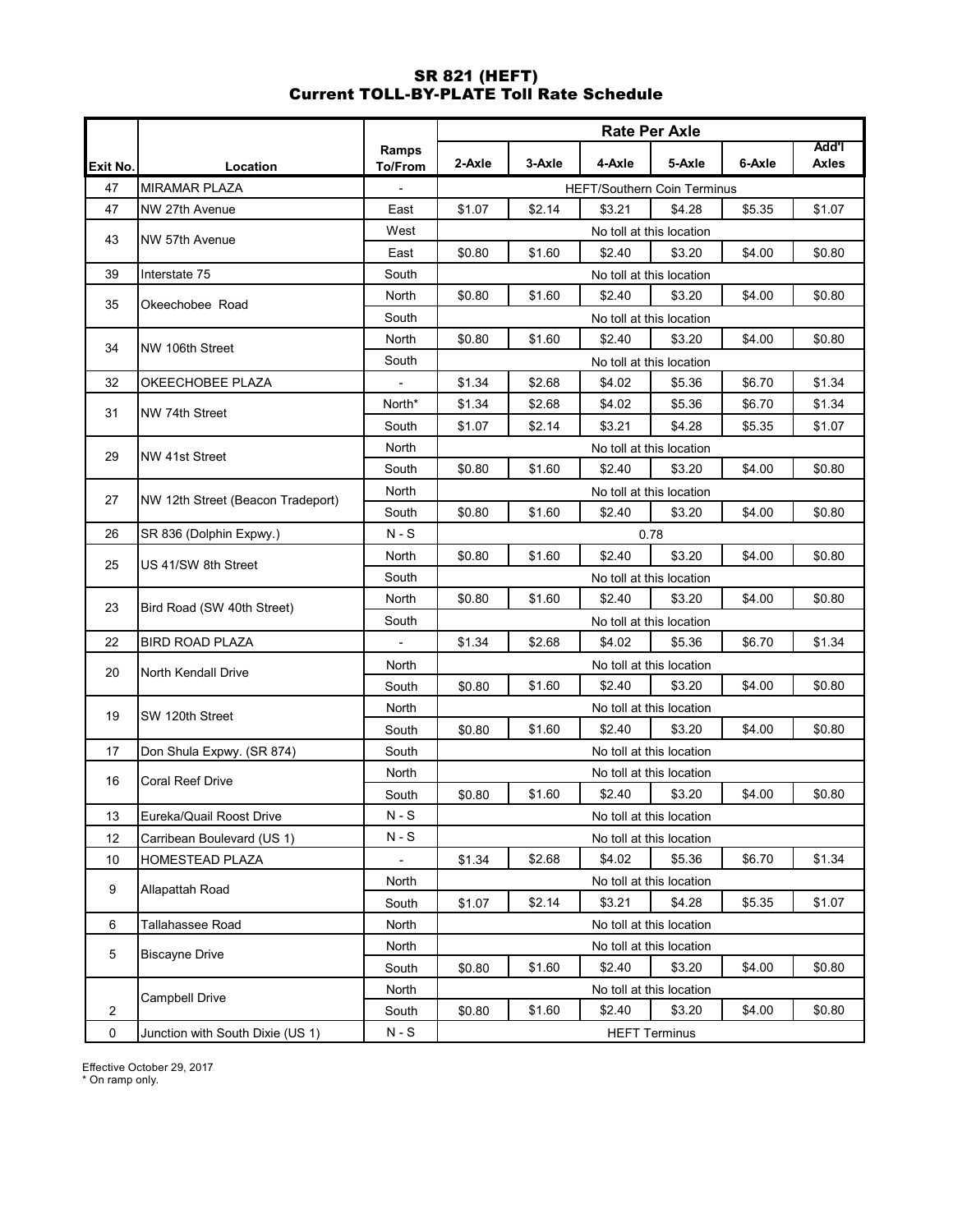### Southern Coin System Current SunPass Toll Rate Schedule

|          |                             |                                     | <b>Rate Per Axle</b> |        |        |                               |        |                              |  |  |
|----------|-----------------------------|-------------------------------------|----------------------|--------|--------|-------------------------------|--------|------------------------------|--|--|
| Exit No. | Location                    | Ramps<br><b>To/From</b>             | 2-Axle               | 3-Axle | 4-Axle | 5-Axle                        | 6-Axle | <b>Add'l</b><br><b>Axles</b> |  |  |
| 88       | LANTANA PLAZA               |                                     |                      |        |        | Southern Coin/Ticket Terminus |        |                              |  |  |
| 86       | Boynton Beach Blvd.         | <b>North</b>                        |                      |        |        | No toll at this location      |        |                              |  |  |
|          |                             | South                               | \$0.80               | \$1.60 | \$2.40 | \$3.20                        | \$4.00 | \$0.80                       |  |  |
| 81       | Delray Beach/Atlantic Ave.  | <b>North</b>                        |                      |        |        | No toll at this location      |        |                              |  |  |
|          |                             | South                               | \$0.54               | \$1.08 | \$1.62 | \$2.16                        | \$2.70 | \$0.54                       |  |  |
| 75       | Boca Raton (Glades Road)    | North                               |                      |        |        | No toll at this location      |        |                              |  |  |
|          |                             | South                               | \$0.26               | \$0.52 | \$0.78 | \$1.04                        | \$1.30 | \$0.26                       |  |  |
| 71       | Sawgrass Expressway         | $\mathsf{N}$ - $\mathsf{S}^{\star}$ |                      |        |        | No toll at this location      |        |                              |  |  |
| 69       | Sample Road                 | North                               | \$0.26               | \$0.52 | \$0.78 | \$1.04                        | \$1.30 | \$0.26                       |  |  |
|          |                             | South                               |                      |        |        | No toll at this location      |        |                              |  |  |
| 67       | Pompano Beach/Coconut Creek | North                               | \$0.54               | \$1.08 | \$1.62 | \$2.16                        | \$2.70 | \$0.54                       |  |  |
|          | Parkway                     | South                               |                      |        |        | No toll at this location      |        |                              |  |  |
| 66       | <b>Atlantic Boulevard</b>   | South                               |                      |        |        | No toll at this location      |        |                              |  |  |
| 63       | CYPRESS CREEK PLAZA         |                                     | \$1.07               | \$2.14 | \$3.21 | \$4.28                        | \$5.35 | \$1.07                       |  |  |
| 62       | <b>Commercial Boulevard</b> | North                               |                      |        |        | No toll at this location      |        |                              |  |  |
|          |                             | South                               | \$0.80               | \$1.60 | \$2.40 | \$3.20                        | \$4.00 | \$0.80                       |  |  |
| 58       | Sunrise Boulevard           | North                               |                      |        |        | No toll at this location      |        |                              |  |  |
|          |                             | South                               | \$0.54               | \$1.08 | \$1.62 | \$2.16                        | \$2.70 | \$0.54                       |  |  |
| 54       | I-595/SR 84/US 441          | $N-S$                               |                      |        |        | No toll at this location      |        |                              |  |  |
| 53       | Griffin Road                | North                               | \$0.26               | \$0.52 | \$0.78 | \$1.04                        | \$1.30 | \$0.26                       |  |  |
|          |                             | South                               |                      |        |        | No toll at this location      |        |                              |  |  |
| 49       | Hollywood Boulevard         | North                               | \$0.54               | \$1.08 | \$1.62 | \$2.16                        | \$2.70 | \$0.54                       |  |  |
|          |                             | South                               |                      |        |        | No toll at this location      |        |                              |  |  |
|          | Junction with HEFT          |                                     |                      |        |        | Southern Coin/HEFT Junction   |        |                              |  |  |
| 47       | NW 27th Ave.                | North**                             | \$0.80               | \$1.60 | \$2.40 | \$3.20                        | \$4.00 | \$0.80                       |  |  |
|          |                             | South                               | \$0.80               | \$1.60 | \$2.40 | \$3.20                        | \$4.00 | \$0.80                       |  |  |
| 47       | County Line Road            | North***                            | \$0.80               | \$1.60 | \$2.40 | \$3.20                        | \$4.00 | \$0.80                       |  |  |
| 47       | <b>MIRAMAR PLAZA</b>        |                                     | \$1.07               | \$2.14 | \$3.21 | \$4.28                        | \$5.35 | \$1.07                       |  |  |
| 2X       | Dolphin Center              | <b>North</b>                        | \$0.80               | \$1.60 | \$2.40 | \$3.20                        | \$4.00 | \$0.80                       |  |  |
|          |                             | South                               |                      |        |        | No toll at this location      |        |                              |  |  |
| 0X       | GOLDEN GLADES PLAZA         |                                     | \$1.07               | \$2.14 | \$3.21 | \$4.28                        | \$5.35 | \$1.07                       |  |  |
|          | Junction with I-95/SR 826   | $\overline{\phantom{a}}$            |                      |        |        | Southern Coin Terminus        |        |                              |  |  |

Effective October 29, 2017

\* To and from west only.

\*\* From north only. To north is via County Line Road.

\*\*\* To north only.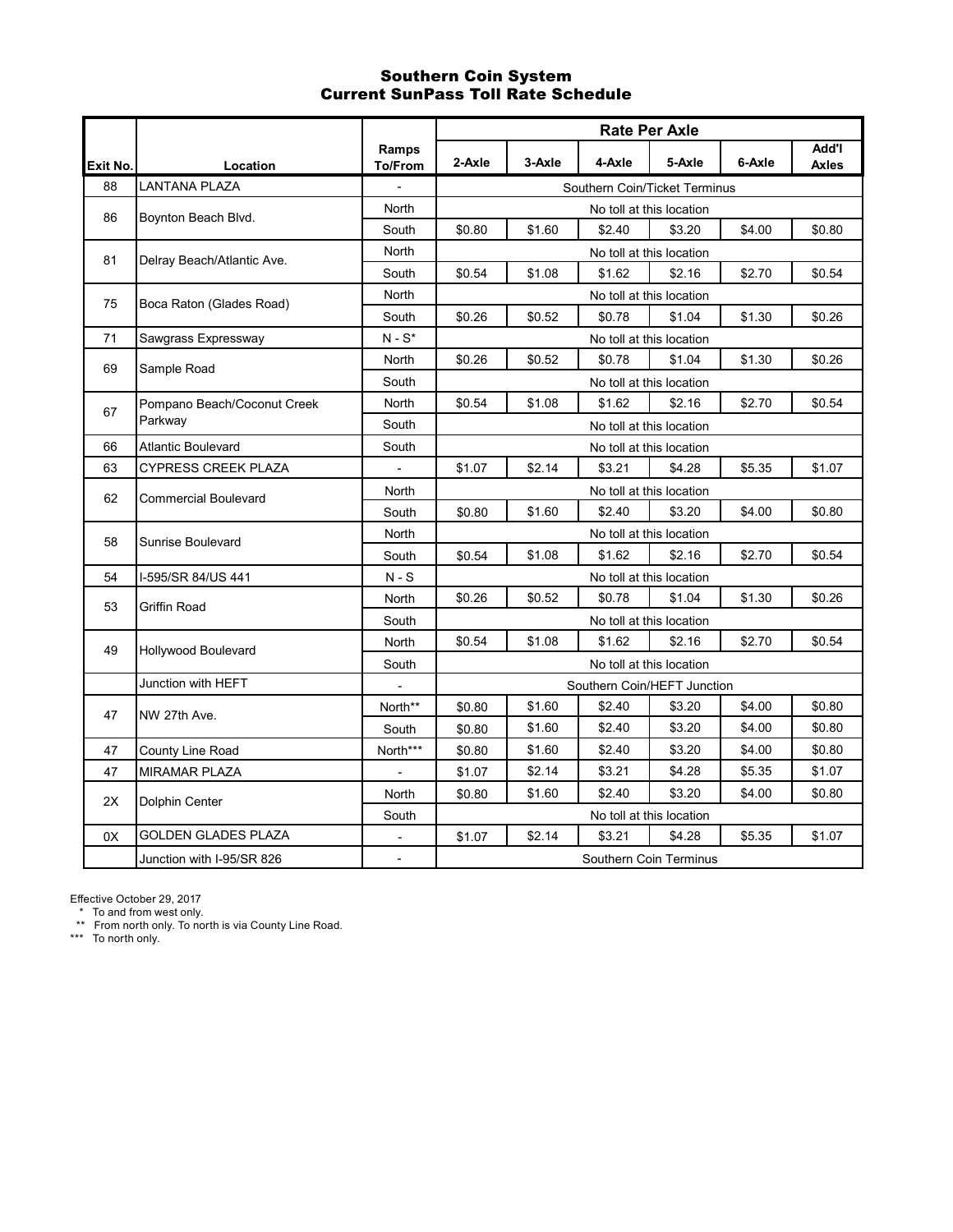#### Southern Coin System Current Cash/TOLL-BY-PLATE Toll Rate Schedule

|          |                             |                  | <b>Rate Per Axle</b> |             |                               |                           |             |                              |  |
|----------|-----------------------------|------------------|----------------------|-------------|-------------------------------|---------------------------|-------------|------------------------------|--|
| Exit No. | Location                    | Ramps<br>To/From | 2-Axle               | 3-Axle      | 4-Axle                        | 5-Axle                    | 6-Axle      | <b>Add'l</b><br><b>Axles</b> |  |
| 88       | LANTANA PLAZA               |                  |                      |             | Southern Coin/Ticket Terminus |                           |             |                              |  |
| 86       | Boynton Beach Blvd.         | North            |                      |             |                               | No toll at this location  |             |                              |  |
|          |                             | South            | \$1.25               | \$2.50      | \$3.75                        | \$5.00                    | \$6.25      | \$1.25                       |  |
| 81       | Delray Beach/Atlantic Ave.  | North            |                      |             |                               | No toll at this location  |             |                              |  |
|          |                             | South            | \$1.00               | \$2.00      | \$3.00                        | \$4.00                    | \$5.00      | \$1.00                       |  |
|          |                             | North            |                      |             |                               | No toll at this location  |             |                              |  |
| 75       | Boca Raton (Glades Road)    | South            | \$0.75               | \$1.50      | \$2.25                        | \$3.00                    | \$3.75      | \$0.75                       |  |
| 71       | Sawgrass Expressway         | $N-S^*$          |                      |             |                               | No toll at this location  |             |                              |  |
| 69       |                             | North            | \$0.75               | \$1.50      | \$2.25                        | \$3.00                    | \$3.75      | \$0.75                       |  |
|          | Sample Road                 | South            |                      |             |                               | No toll at this location  |             |                              |  |
|          | Pompano Beach/Coconut Creek | North            | \$1.00               | \$2.00      | \$3.00                        | \$4.00                    | \$5.00      | \$1.00                       |  |
| 67       | Parkway                     | South            |                      |             |                               | No toll at this location  |             |                              |  |
| 66       | <b>Atlantic Boulevard</b>   | South            |                      |             |                               | No toll at this location  |             |                              |  |
| 63       | <b>CYPRESS CREEK PLAZA</b>  |                  | \$1.50               | \$3.00      | \$4.50                        | \$6.00                    | \$7.50      | \$1.50                       |  |
|          |                             | North            |                      |             |                               | No toll at this location  |             |                              |  |
| 62       | <b>Commercial Boulevard</b> | South            | \$1.25               | \$2.50      | \$3.75                        | \$5.00                    | \$6.25      | \$1.25                       |  |
|          |                             | North            |                      |             |                               | No toll at this location  |             |                              |  |
| 58       | Sunrise Boulevard           | South            | \$1.00               | \$2.00      | \$3.00                        | \$4.00                    | \$5.00      | \$1.00                       |  |
| 54       | I-595/SR 84/US 441          | $N-S$            |                      |             |                               | No toll at this location  |             |                              |  |
| 53       | Griffin Road****            | North            | NA / \$0.54          | NA / \$1.08 |                               | NA / \$1.62 NA / \$2.16   | NA / \$2.70 | NA / \$0.54                  |  |
|          |                             | South            |                      |             |                               | No toll at this location  |             |                              |  |
| 49       |                             | North            | NA / \$0.80          | NA / \$1.60 |                               | NA / \$2.40   NA / \$3.20 |             | NA / \$4.00 NA / \$0.80      |  |
|          | Hollywood Boulevard****     | South            |                      |             |                               | No toll at this location  |             |                              |  |
|          | Junction with HEFT          |                  |                      |             | Southern Coin/HEFT Junction   |                           |             |                              |  |
|          |                             | North**          | NA / \$1.07          | NA / \$2.14 | NA / \$3.21                   | NA / \$4.28               | NA / \$5.35 | NA / \$1.07                  |  |
| 47       | NW 27th Ave.****            | South            | NA / \$1.07          | NA / \$2.14 | NA / \$3.21                   | NA / \$4.28               | NA / \$5.35 | NA / \$1.07                  |  |
| 47       | County Line Road****        | North***         | NA / \$1.07          | NA / \$2.14 | NA / \$3.21                   | NA / \$4.28               | NA / \$5.35 | NA / \$1.07                  |  |
| 47       | MIRAMAR PLAZA****           |                  | NA / \$1.34          | NA / \$2.68 | NA / \$4.02                   | NA / \$5.36               | NA / \$6.70 | NA / \$1.34                  |  |
|          |                             | <b>North</b>     | NA / \$1.07          | NA / \$2.14 | NA / \$3.21                   | NA / \$4.28               | NA / \$5.35 | NA / \$1.07                  |  |
| 2X       | Dolphin Center****          | South            |                      |             |                               | No toll at this location  |             |                              |  |
| 0X       | GOLDEN GLADES PLAZA****     |                  | NA / \$1.34          | NA / \$2.68 |                               | NA / \$4.02 NA / \$5.36   | NA / \$6.70 | NA / \$1.34                  |  |
|          | Junction with I-95/SR 826   | $\overline{a}$   |                      |             |                               | Southern Coin Terminus    |             |                              |  |

Effective October 29, 2017

\* To and from west only.

\*\* From north only. To north is via County Line Road.

\*\*\* To north only.

\*\*\*\* TOLL-BY-PLATE rates apply (cash not accepted).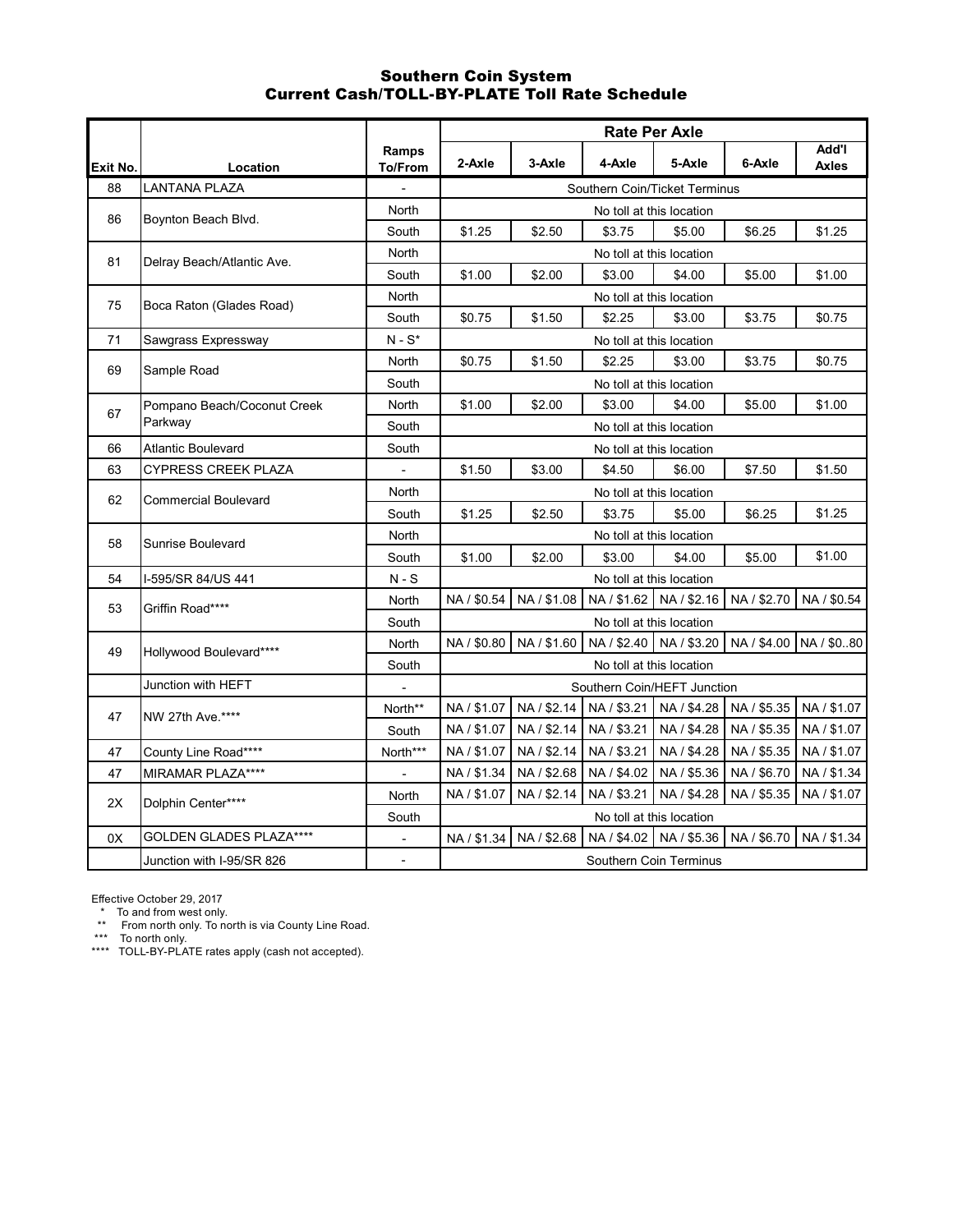# Ticket System Current SunPass Toll Rate Schedule For 2-Axle Vehicles

|                           |                         | Lantana | Lake Worth | Sta <sub>fe Road</sub><br>Road | Vog Road  | West Palm Beach<br>c) | State Road 70 | Palm Beach | Gandens<br>Jupiter | Stuart | <b>Becker Road</b> | Port St. | Lucie<br>IFI Pierce | <b>Veelraw</b> Junction |  |
|---------------------------|-------------------------|---------|------------|--------------------------------|-----------|-----------------------|---------------|------------|--------------------|--------|--------------------|----------|---------------------|-------------------------|--|
|                           | <b>Mile Post</b><br>No. | 88      | 93         | 97                             | 98        | 99                    | 107           | 109        | 116                | 133    | 138                | 142      | 152                 | 193                     |  |
| <b>Lake Worth</b>         | 93                      | \$1.29  |            |                                |           |                       |               |            |                    |        |                    |          |                     |                         |  |
| State Road 80             | 97                      | \$1.49  | \$0.31     |                                |           |                       |               |            |                    |        |                    |          |                     |                         |  |
| Jog Road <sup>(1)</sup>   | 98                      | \$1.59  | \$0.44     | \$0.20                         |           |                       |               |            |                    |        |                    |          |                     |                         |  |
| <b>West Palm Beach</b>    | 99                      | \$1.70  | \$0.54     | \$0.30                         | <b>NA</b> |                       |               |            |                    |        |                    |          |                     |                         |  |
| State Road 710            | 107                     | \$2.03  | \$0.95     | \$0.64                         | <b>NA</b> | \$0.44                |               |            |                    |        |                    |          |                     |                         |  |
| <b>Palm Beach Gardens</b> | 109                     | \$2.23  | \$1.18     | \$0.95                         | <b>NA</b> | \$0.64                | \$0.31        |            |                    |        |                    |          |                     |                         |  |
| Jupiter                   | 116                     | \$2.77  | \$1.59     | \$1.29                         | <b>NA</b> | \$1.18                | \$0.74        | \$0.54     |                    |        |                    |          |                     |                         |  |
| <b>Stuart</b>             | 133                     | \$3.95  | \$2.77     | \$2.56                         | <b>NA</b> | \$2.23                | \$1.92        | \$1.70     | \$1.29             |        |                    |          |                     |                         |  |
| <b>Becker Road</b>        | 138                     | \$4.26  | \$3.09     | \$2.88                         | <b>NA</b> | \$2.66                | \$2.23        | \$2.03     | \$1.59             | \$0.44 |                    |          |                     |                         |  |
| Port St. Lucie            | 142                     | \$4.48  | \$3.41     | \$3.09                         | <b>NA</b> | \$2.88                | \$2.56        | \$2.23     | \$1.92             | \$0.64 | \$0.31             |          |                     |                         |  |
| <b>Ft. Pierce</b>         | 152                     | \$5.12  | \$4.05     | \$3.73                         | <b>NA</b> | \$3.52                | \$3.20        | \$2.88     | \$2.56             | \$1.29 | \$0.95             | \$0.64   |                     |                         |  |
| <b>Yeehaw Junction</b>    | 193                     | \$7.99  | \$6.72     | \$6.50                         | <b>NA</b> | \$6.40                | \$5.98        | \$5.75     | \$5.23             | \$4.15 | \$3.73             | \$3.52   | \$2.88              |                         |  |
| <b>Three Lakes</b>        | 236                     | \$12.37 | \$11.19    | \$10.88                        | <b>NA</b> | \$10.67               | \$10.34       | \$10.14    | \$9.60             | \$8.43 | \$8.11             | \$7.89   | \$7.24              | \$4.48                  |  |

Effective October 29, 2017

(1) Jog Road is a partial interchange that allows movements to and from the south only.



Ticket System Current SunPass Toll Rate Schedule For Each Additional Axle

Effective October 29, 2017

(1) Jog Road is a partial interchange that allows movements to and from the south only.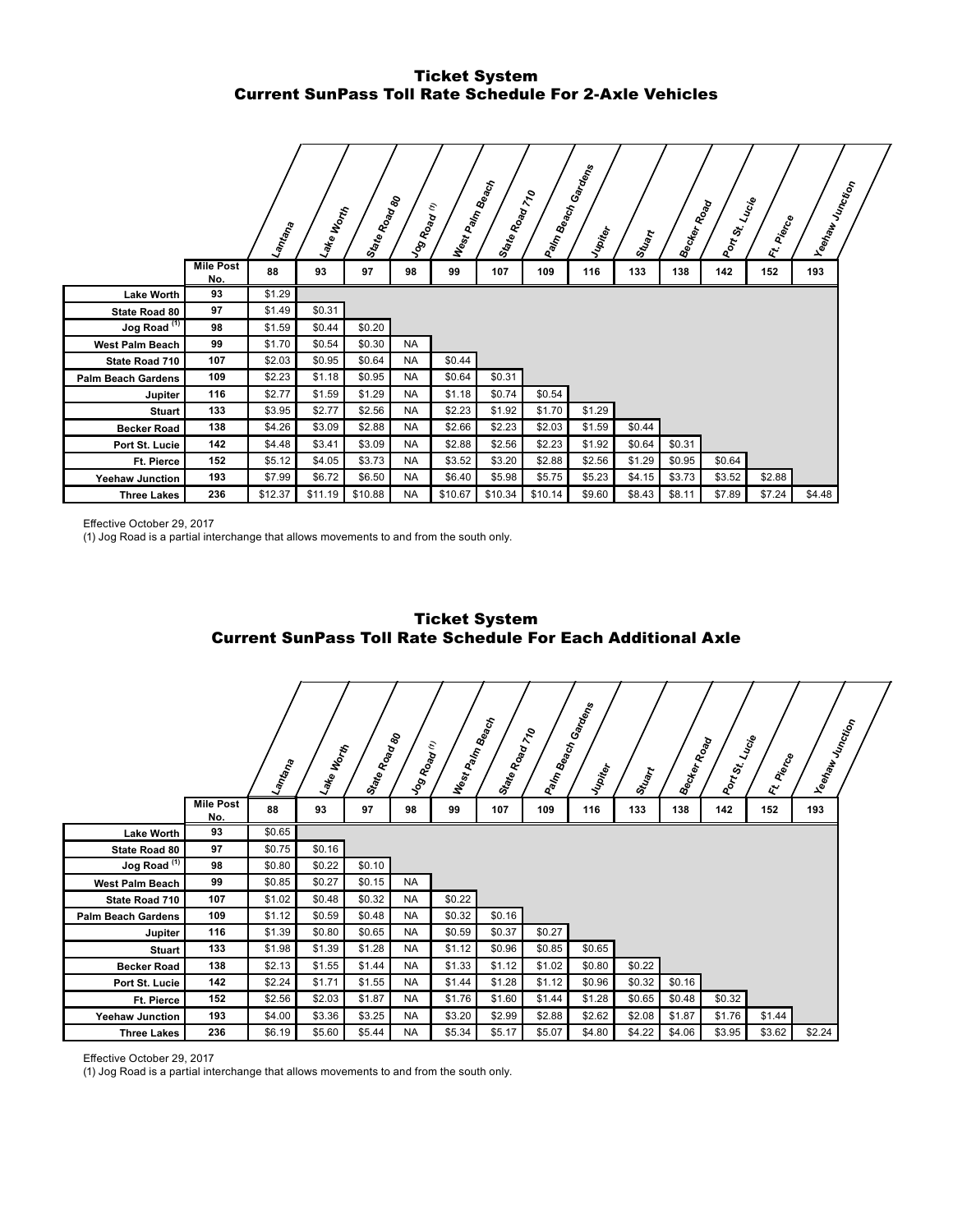# Ticket System Current Cash Toll Rate Schedule For 2-Axle Vehicles

|                           |                         | Lamtana   | Noonh<br>Lake | State Road | Jog Road (1) | West Palm Beach | State Road 710 | Palm Beach | Gardens<br>Jupiter | Stuart    | Becker Road | Port St. Lucie | Pierce<br>$\mathbf{z}^{\prime}$ | Yeehaw<br><sup>Molin</sup> cti <sub>on</sub> |
|---------------------------|-------------------------|-----------|---------------|------------|--------------|-----------------|----------------|------------|--------------------|-----------|-------------|----------------|---------------------------------|----------------------------------------------|
|                           | <b>Mile Post</b><br>No. | 88        | 93            | 97         | 98           | 99              | 107            | 109        | 116                | 133       | 138         | 142            | 152                             | 193                                          |
| <b>Lake Worth</b>         | 93                      | \$1.70    |               |            |              |                 |                |            |                    |           |             |                |                                 |                                              |
| State Road 80             | 97                      | \$2.00    | \$0.50        |            |              |                 |                |            |                    |           |             |                |                                 |                                              |
| Jog Road <sup>(1)</sup>   | 98                      | <b>NA</b> | <b>NA</b>     | <b>NA</b>  |              |                 |                |            |                    |           |             |                |                                 |                                              |
| <b>West Palm Beach</b>    | 99                      | \$2.30    | \$0.70        | \$0.40     | <b>NA</b>    |                 |                |            |                    |           |             |                |                                 |                                              |
| State Road 710            | 107                     | <b>NA</b> | <b>NA</b>     | <b>NA</b>  | <b>NA</b>    | <b>NA</b>       |                |            |                    |           |             |                |                                 |                                              |
| <b>Palm Beach Gardens</b> | 109                     | \$3.00    | \$1.50        | \$1.20     | <b>NA</b>    | \$0.90          | <b>NA</b>      |            |                    |           |             |                |                                 |                                              |
| Jupiter                   | 116                     | \$3.70    | \$2.10        | \$1.80     | <b>NA</b>    | \$1.50          | <b>NA</b>      | \$0.70     |                    |           |             |                |                                 |                                              |
| <b>Stuart</b>             | 133                     | \$5.30    | \$3.70        | \$3.40     | <b>NA</b>    | \$3.00          | <b>NA</b>      | \$2.30     | \$1.70             |           |             |                |                                 |                                              |
| <b>Becker Road</b>        | 138                     | <b>NA</b> | <b>NA</b>     | <b>NA</b>  | <b>NA</b>    | <b>NA</b>       | <b>NA</b>      | <b>NA</b>  | <b>NA</b>          | <b>NA</b> |             |                |                                 |                                              |
| Port St. Lucie            | 142                     | \$6.00    | \$4.50        | \$4.10     | <b>NA</b>    | \$3.90          | <b>NA</b>      | \$3.00     | \$2.50             | \$0.90    | <b>NA</b>   |                |                                 |                                              |
| Ft. Pierce                | 152                     | \$6.90    | \$5.40        | \$5.00     | <b>NA</b>    | \$4.70          | <b>NA</b>      | \$3.90     | \$3.40             | \$1.80    | <b>NA</b>   | \$0.90         |                                 |                                              |
| <b>Yeehaw Junction</b>    | 193                     | \$10.60   | \$9.00        | \$8.70     | <b>NA</b>    | \$8.50          | <b>NA</b>      | \$7.60     | \$7.00             | \$5.50    | <b>NA</b>   | \$4.60         | \$3.80                          |                                              |
| <b>Three Lakes</b>        | 236                     | \$16.50   | \$14.90       | \$14.60    | <b>NA</b>    | \$14.20         | <b>NA</b>      | \$13.50    | \$12.90            | \$11.30   | <b>NA</b>   | \$10.50        | \$9.70                          | \$5.90                                       |

Effective October 29, 2017

NA - SunPass-only interchange. Cash is not accepted.

(1) Jog Road is a partial interchange that allows movements to and from the south only.



|                           |                         | Lamtana   | Lake Worth | State Road<br>Road | Jog Road  | E<br>West Palm | <b>Beach</b><br>State Road 710 | Palm Beach ( | Garagns<br>Jupiter | Stuart    | <b>Becker Road</b> | Port St. | Lucie<br>Ft. Pierce |        | Yeshaw<br><sup>Velaku Junction</sup> |
|---------------------------|-------------------------|-----------|------------|--------------------|-----------|----------------|--------------------------------|--------------|--------------------|-----------|--------------------|----------|---------------------|--------|--------------------------------------|
|                           | <b>Mile Post</b><br>No. | 88        | 93         | 97                 | 98        | 99             | 107                            | 109          | 116                | 133       | 138                | 142      | 152                 | 193    |                                      |
| <b>Lake Worth</b>         | 93                      | \$0.85    |            |                    |           |                |                                |              |                    |           |                    |          |                     |        |                                      |
| State Road 80             | 97                      | \$1.00    | \$0.25     |                    |           |                |                                |              |                    |           |                    |          |                     |        |                                      |
| Jog Road $(1)$            | 98                      | <b>NA</b> | <b>NA</b>  | <b>NA</b>          |           |                |                                |              |                    |           |                    |          |                     |        |                                      |
| <b>West Palm Beach</b>    | 99                      | \$1.15    | \$0.35     | \$0.20             | <b>NA</b> |                |                                |              |                    |           |                    |          |                     |        |                                      |
| State Road 710            | 107                     | <b>NA</b> | <b>NA</b>  | <b>NA</b>          | <b>NA</b> | <b>NA</b>      |                                |              |                    |           |                    |          |                     |        |                                      |
| <b>Palm Beach Gardens</b> | 109                     | \$1.50    | \$0.75     | \$0.60             | <b>NA</b> | \$0.45         | <b>NA</b>                      |              |                    |           |                    |          |                     |        |                                      |
| Jupiter                   | 116                     | \$1.85    | \$1.05     | \$0.90             | <b>NA</b> | \$0.75         | <b>NA</b>                      | \$0.35       |                    |           |                    |          |                     |        |                                      |
| Stuart                    | 133                     | \$2.65    | \$1.85     | \$1.70             | <b>NA</b> | \$1.50         | <b>NA</b>                      | \$1.15       | \$0.85             |           |                    |          |                     |        |                                      |
| <b>Becker Road</b>        | 138                     | <b>NA</b> | <b>NA</b>  | <b>NA</b>          | <b>NA</b> | <b>NA</b>      | <b>NA</b>                      | <b>NA</b>    | <b>NA</b>          | <b>NA</b> |                    |          |                     |        |                                      |
| Port St. Lucie            | 142                     | \$3.00    | \$2.25     | \$2.05             | <b>NA</b> | \$1.95         | <b>NA</b>                      | \$1.50       | \$1.25             | \$0.45    | <b>NA</b>          |          |                     |        |                                      |
| Ft. Pierce                | 152                     | \$3.45    | \$2.70     | \$2.50             | <b>NA</b> | \$2.35         | <b>NA</b>                      | \$1.95       | \$1.70             | \$0.90    | <b>NA</b>          | \$0.45   |                     |        |                                      |
| <b>Yeehaw Junction</b>    | 193                     | \$5.30    | \$4.50     | \$4.35             | <b>NA</b> | \$4.25         | <b>NA</b>                      | \$3.80       | \$3.50             | \$2.75    | <b>NA</b>          | \$2.30   | \$1.90              |        |                                      |
| <b>Three Lakes</b>        | 236                     | \$8.25    | \$7.45     | \$7.30             | <b>NA</b> | \$7.10         | <b>NA</b>                      | \$6.75       | \$6.45             | \$5.65    | <b>NA</b>          | \$5.25   | \$4.85              | \$2.95 |                                      |

Effective October 29, 2017

NA - SunPass-only interchange. Cash is not accepted.

(1) Jog Road is a partial interchange that allows movements to and from the south only.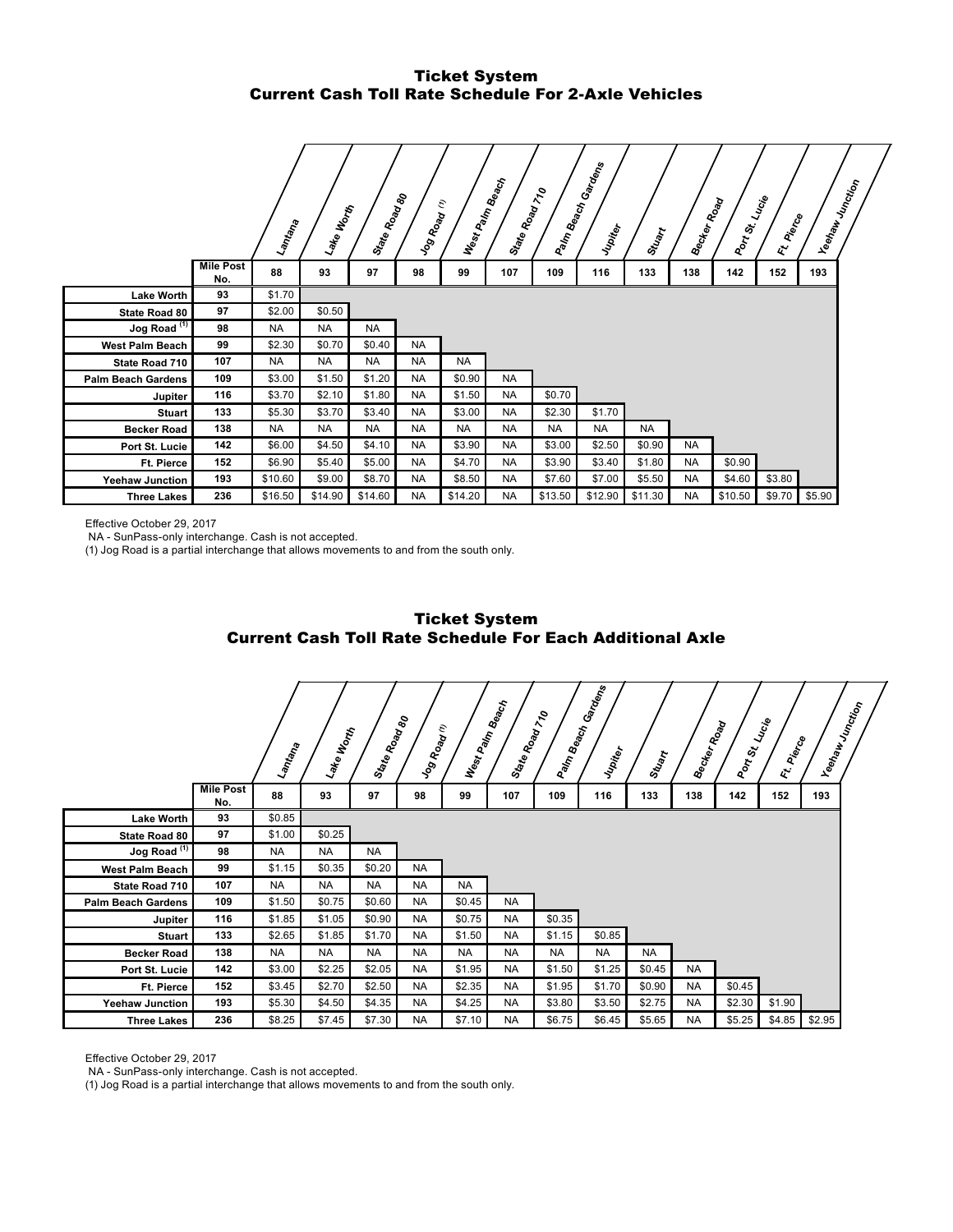# Northern Coin System Current SunPass Toll Rate Schedule

|          |                                |                         |        |        | <b>Rate Per Axle</b>          |                          |         |                       |  |  |  |
|----------|--------------------------------|-------------------------|--------|--------|-------------------------------|--------------------------|---------|-----------------------|--|--|--|
| Exit No. | Location                       | Ramps<br><b>To/From</b> | 2-Axle | 3-Axle | 4-Axle                        | 5-Axle                   | 6-Axle  | Add'l<br><b>Axles</b> |  |  |  |
| 309      | Junction with I-75             | $\blacksquare$          |        |        |                               | Northern Coin Terminus   |         |                       |  |  |  |
| 304      | US 301/Wildwood                | $N-S$                   |        |        |                               | No toll at this location |         |                       |  |  |  |
| 296      | <b>CR 470</b>                  | North                   | \$1.07 | \$2.14 | \$3.21                        | \$4.28                   | \$5.35  | \$1.07                |  |  |  |
|          |                                | South                   |        |        |                               | No toll at this location |         |                       |  |  |  |
| 289      | Leesburg North/US 27           | North                   | \$1.34 | \$2.68 | \$4.02                        | \$5.36                   | \$6.70  | \$1.34                |  |  |  |
| 288      | <b>LEESBURG PLAZA</b>          |                         | \$2.94 | \$5.88 | \$8.82                        | \$11.76                  | \$14.70 | \$2.94                |  |  |  |
| 285      | Leesburg South/US 27           | South                   | \$1.34 | \$2.68 | \$4.02                        | \$5.36                   | \$6.70  | \$1.34                |  |  |  |
| 278      | Minneola (Hancock Rd)          | North                   |        |        |                               | No toll at this location |         |                       |  |  |  |
|          |                                | South                   | \$0.80 | \$1.60 | \$2.40                        | \$3.20                   | \$4.00  | \$0.80                |  |  |  |
| 272      | Winter Garden/Clermont (SR 50) | North                   |        |        |                               | No toll at this location |         |                       |  |  |  |
|          |                                | South                   | \$0.54 | \$1.08 | \$1.62                        | \$2.16                   | \$2.70  | \$0.54                |  |  |  |
| 267B     | Ocoee (SR 50)                  | $N-S$                   |        |        |                               | No toll at this location |         |                       |  |  |  |
| 267A     | SR 429/Western Beltway Part A  | $N-S$                   |        |        |                               | No toll at this location |         |                       |  |  |  |
| 265      | SR 408/Holland E-W Expwy.      | $N-S$                   |        |        |                               | No toll at this location |         |                       |  |  |  |
| 259      | Orlando/I-4                    | North                   | \$0.54 | \$1.08 | \$1.62                        | \$2.16                   | \$2.70  | \$0.54                |  |  |  |
|          |                                | South                   |        |        |                               | No toll at this location |         |                       |  |  |  |
| 255      | Consulate Drive*               |                         | \$0.80 | \$1.60 | \$2.40                        | \$3.20                   | \$4.00  | \$0.80                |  |  |  |
| 254      | Orlando South (US 17/92/441)   | North                   | \$0.80 | \$1.60 | \$2.40                        | \$3.20                   | \$4.00  | \$0.80                |  |  |  |
|          |                                | South                   |        |        |                               | No toll at this location |         |                       |  |  |  |
| 251      | SR 417                         | North                   | \$0.80 | \$1.60 | \$2.40                        | \$3.20                   | \$4.00  | \$0.80                |  |  |  |
|          |                                | South                   |        |        |                               | No toll at this location |         |                       |  |  |  |
| 249      | Osceola Parkway                | North                   | \$1.07 | \$2.14 | \$3.21                        | \$4.28                   | \$5.35  | \$1.07                |  |  |  |
|          |                                | South                   |        |        |                               | No toll at this location |         |                       |  |  |  |
| 244      | Kissimmee-St. Cloud North      | <b>North</b>            | \$1.34 | \$2.68 | \$4.02                        | \$5.36                   | \$6.70  | \$1.34                |  |  |  |
| 242      | Kissimmee-St. Cloud South      | South                   |        |        |                               | No toll at this location |         |                       |  |  |  |
| 240      | Kissimmee Park Road            | North                   | \$1.34 | \$2.68 | \$4.02                        | \$5.36                   | \$6.70  | \$1.34                |  |  |  |
| 236      | THREE LAKES PLAZA              |                         |        |        | Northern Coin/Ticket Terminus |                          |         |                       |  |  |  |

Effective October 29, 2017

\* Exit ramp from south only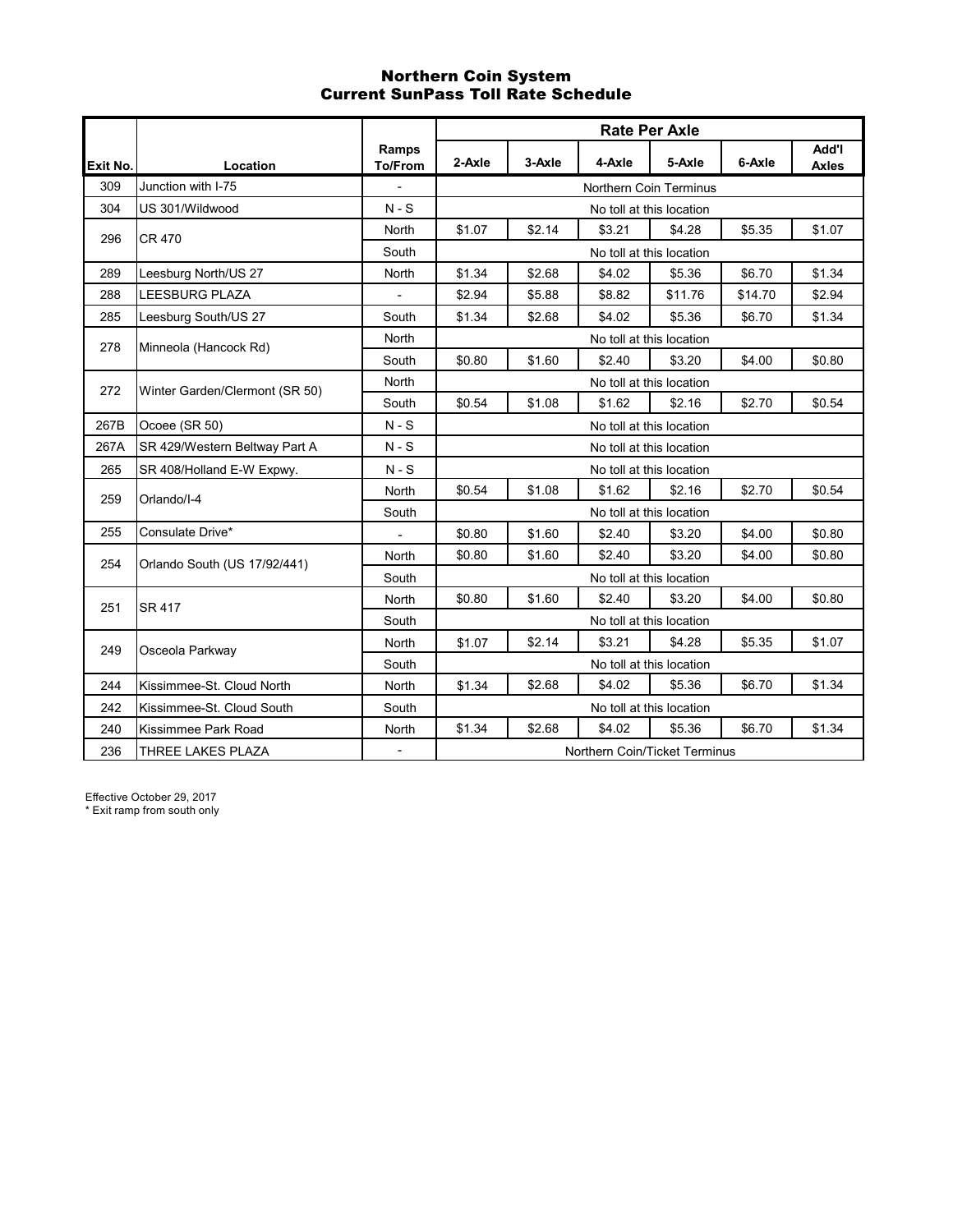### Northern Coin System Current Cash/TOLL-BY-PLATE Toll Rate Schedule

|                 |                                 |                          |             |             |             | <b>Rate Per Axle</b>          |             |                       |
|-----------------|---------------------------------|--------------------------|-------------|-------------|-------------|-------------------------------|-------------|-----------------------|
| <b>Exit No.</b> | Location                        | Ramps<br><b>To/From</b>  | 2-Axle      | 3-Axle      | 4-Axle      | 5-Axle                        | 6-Axle      | Add'l<br><b>Axles</b> |
| 309             | Junction with I-75              | $\overline{a}$           |             |             |             | <b>Northern Coin Terminus</b> |             |                       |
| 304             | US 301/Wildwood                 | $N-S$                    |             |             |             | No toll at this location      |             |                       |
| 296             | <b>CR 470</b>                   | North                    | \$1.50      | \$3.00      | \$4.50      | \$6.00                        | \$7.50      | \$1.50                |
|                 |                                 | South                    |             |             |             | No toll at this location      |             |                       |
| 289             | Leesburg North/US 27            | North                    | \$1.75      | \$3.50      | \$5.25      | \$7.00                        | \$8.75      | \$1.75                |
| 288             | <b>LEESBURG PLAZA</b>           |                          | \$3.25      | \$6.50      | \$9.75      | \$13.00                       | \$16.25     | \$3.25                |
| 285             | Leesburg South/US 27            | South                    | \$1.75      | \$3.50      | \$5.25      | \$7.00                        | \$8.75      | \$1.75                |
| 278             | Minneola (Hancock Rd)*          | North                    |             |             |             | No toll at this location      |             |                       |
|                 |                                 | South                    | NA / \$1.07 | NA / \$2.14 |             | NA / \$3.21   NA / \$4.28     | NA / \$5.35 | NA / \$1.07           |
| 272             | Winter Garden/Clermont (SR 50)  | North                    |             |             |             | No toll at this location      |             |                       |
|                 |                                 | South                    | \$1.00      | \$2.00      | \$3.00      | \$4.00                        | \$5.00      | \$1.00                |
| 267B            | Ocoee (SR 50)                   | $N-S$                    |             |             |             | No toll at this location      |             |                       |
| 267A            | SR 429/Western Beltway Part A   | $N-S$                    |             |             |             | No toll at this location      |             |                       |
| 265             | SR 408/Holland E-W Expwy.       | $N-S$                    |             |             |             | No toll at this location      |             |                       |
| 259             | Orlando/I-4                     | North                    | \$1.00      | \$2.00      | \$3.00      | \$4.00                        | \$5.00      | \$1.00                |
|                 |                                 | South                    |             |             |             | No toll at this location      |             |                       |
| 255             | Consulate Drive <sup>*,**</sup> | ÷,                       | NA / \$1.07 | NA / \$2.14 | NA / \$3.21 | NA / \$4.28                   | NA / \$5.35 | NA / \$1.07           |
| 254             | Orlando South (US 17/92/441)    | North                    | \$1.25      | \$2.50      | \$3.75      | \$5.00                        | \$6.25      | \$1.25                |
|                 |                                 | South                    |             |             |             | No toll at this location      |             |                       |
| 251             | SR 417 <sup>*</sup>             | North                    | NA / \$1.07 | NA / \$2.14 | NA / \$3.21 | NA / \$4.28                   | NA / \$5.35 | NA / \$1.07           |
|                 |                                 | South                    |             |             |             | No toll at this location      |             |                       |
| 249             | Osceola Parkway                 | North                    | \$1.50      | \$3.00      | \$4.50      | \$6.00                        | \$7.50      | \$1.50                |
|                 |                                 | South                    |             |             |             | No toll at this location      |             |                       |
| 244             | Kissimmee-St. Cloud North       | North                    | \$1.75      | \$3.50      | \$5.25      | \$7.00                        | \$8.75      | \$1.75                |
| 242             | Kissimmee-St. Cloud South       | South                    |             |             |             | No toll at this location      |             |                       |
| 240             | Kissimmee Park Road*            | North                    | NA / \$1.59 | NA / \$3.18 | NA / \$4.77 | NA / \$6.36                   | NA / \$7.95 | NA / \$1.59           |
| 236             | <b>THREE LAKES PLAZA</b>        | $\overline{\phantom{a}}$ |             |             |             | Northern Coin/Ticket Terminus |             |                       |

Effective October 29, 2017

\* TOLL-BY-PLATE rates apply (cash not accepted).

\*\* Exit ramp from south only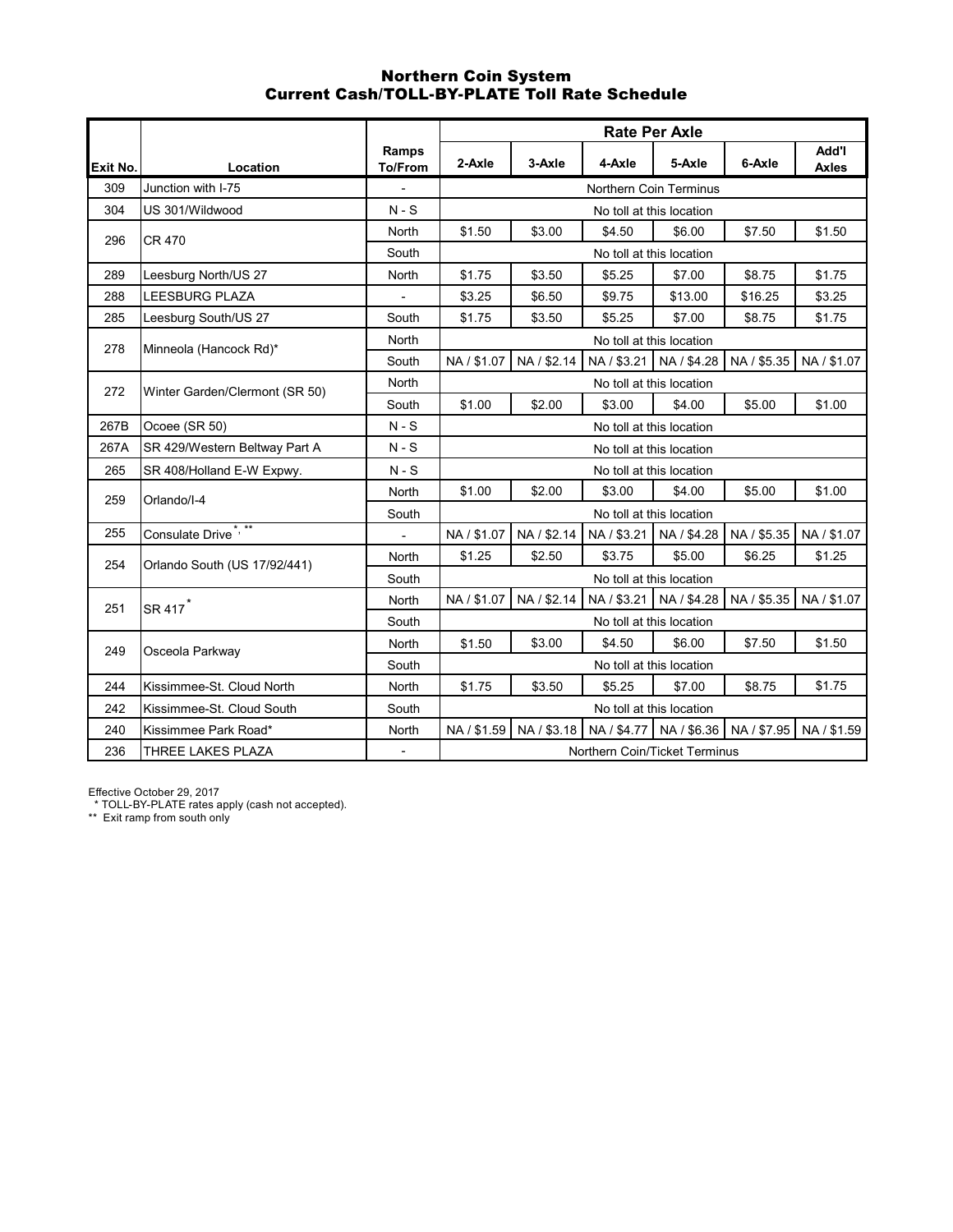### Beachline West Expressway Current SunPass Toll Rate Schedule

|                                |        |        | <b>Rate Per Axle</b> |        |        |                       |
|--------------------------------|--------|--------|----------------------|--------|--------|-----------------------|
| <b>Mile Post - Description</b> | 2-Axle | 3-Axle | 4-Axle               | 5-Axle | 6-Axle | Add'l<br><b>Axles</b> |
| <b>MAINLINE PLAZA</b><br>6 -   | \$1.89 | \$3.24 | \$4.31               | \$5.66 | \$6.46 | \$0.80                |

Effective October 29, 2017

\* Rates reflect Turnpike and Central Florida Expressway portion of tolls. Turnpike's portion is \$0.80 for 2-axle and \$0.80 more for each additional axle.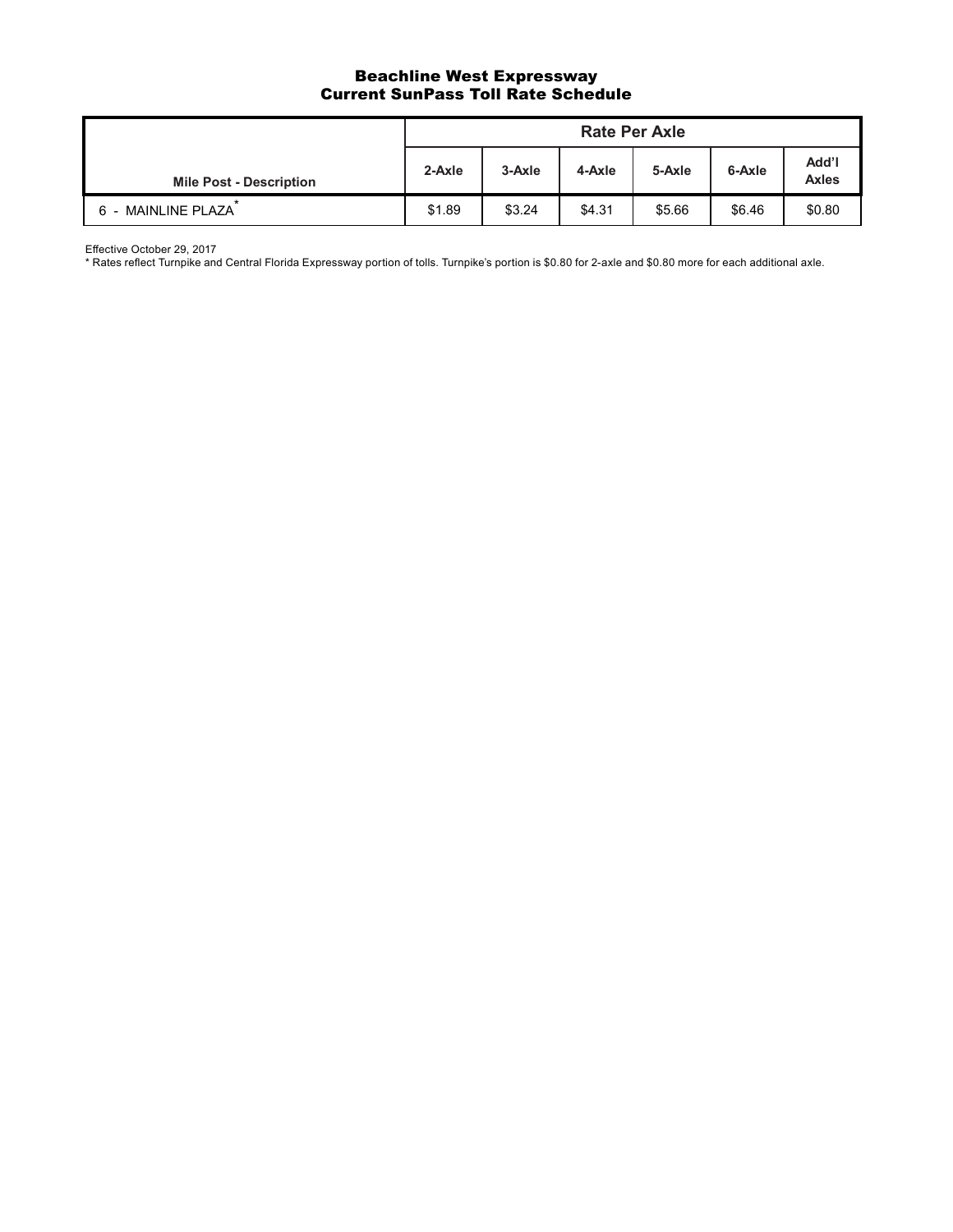## Beachline West Expressway Current Cash Toll Rate Schedule

|                                |        |        | <b>Rate Per Axle</b> |        |        |                |
|--------------------------------|--------|--------|----------------------|--------|--------|----------------|
| <b>Mile Post - Description</b> | 2-Axle | 3-Axle | 4-Axle               | 5-Axle | 6-Axle | Add'l<br>Axles |
| 6 - MAINLINE PLAZA             | \$2.50 | \$4.25 | \$5.75               | \$7.50 | \$8.75 | \$1.25         |

Effective October 29, 2017

\* Rates reflect Turnpike and Central Florida Expressway portion of tolls. Turnpike's portion is \$1.25 for 2-axle and \$1.25 more for each additional axle.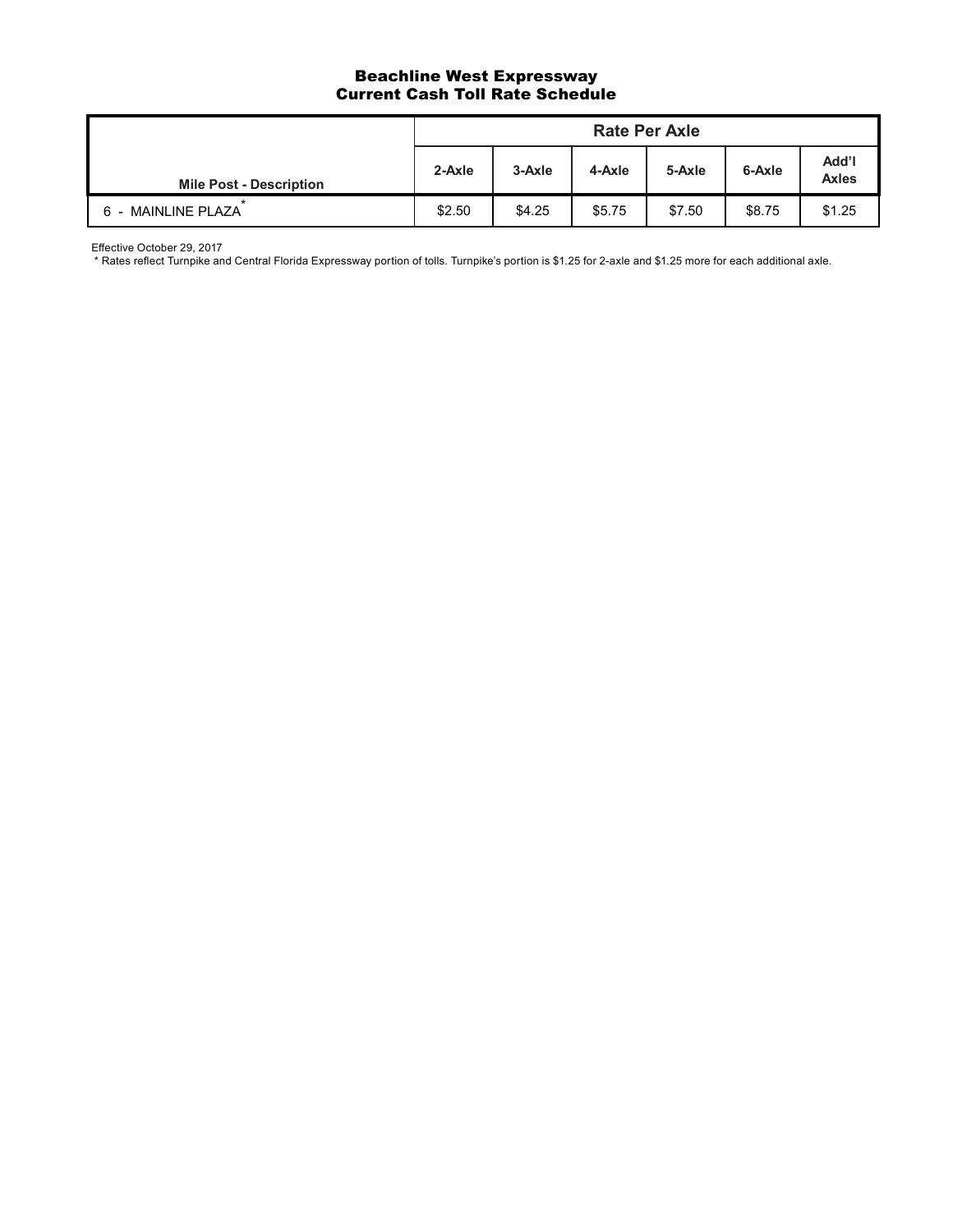#### Beachline East Expressway Current SunPass Toll Rate Schedule

|                                |        |        |        | <b>Rate Per Axle</b> |        |                          |
|--------------------------------|--------|--------|--------|----------------------|--------|--------------------------|
| <b>Mile Post - Description</b> | 2-Axle | 3-Axle | 4-Axle | 5-Axle               | 6-Axle | Add'l<br>Axles           |
| 16 - DALLAS MAINLINE PLAZA*    | \$0.76 | \$1.01 | \$1.26 | \$1.26               | \$1.26 | $\overline{\phantom{a}}$ |
| 30 - SR 520                    | \$0.26 | \$0.26 | \$0.26 | \$0.26               | \$0.26 | ٠                        |

Effective October 29, 2017.

\* Rates reflect Turnpike and Central Florida Expressway Authority portion of tolls. Turnpike's portion is \$0.26 for all axle class.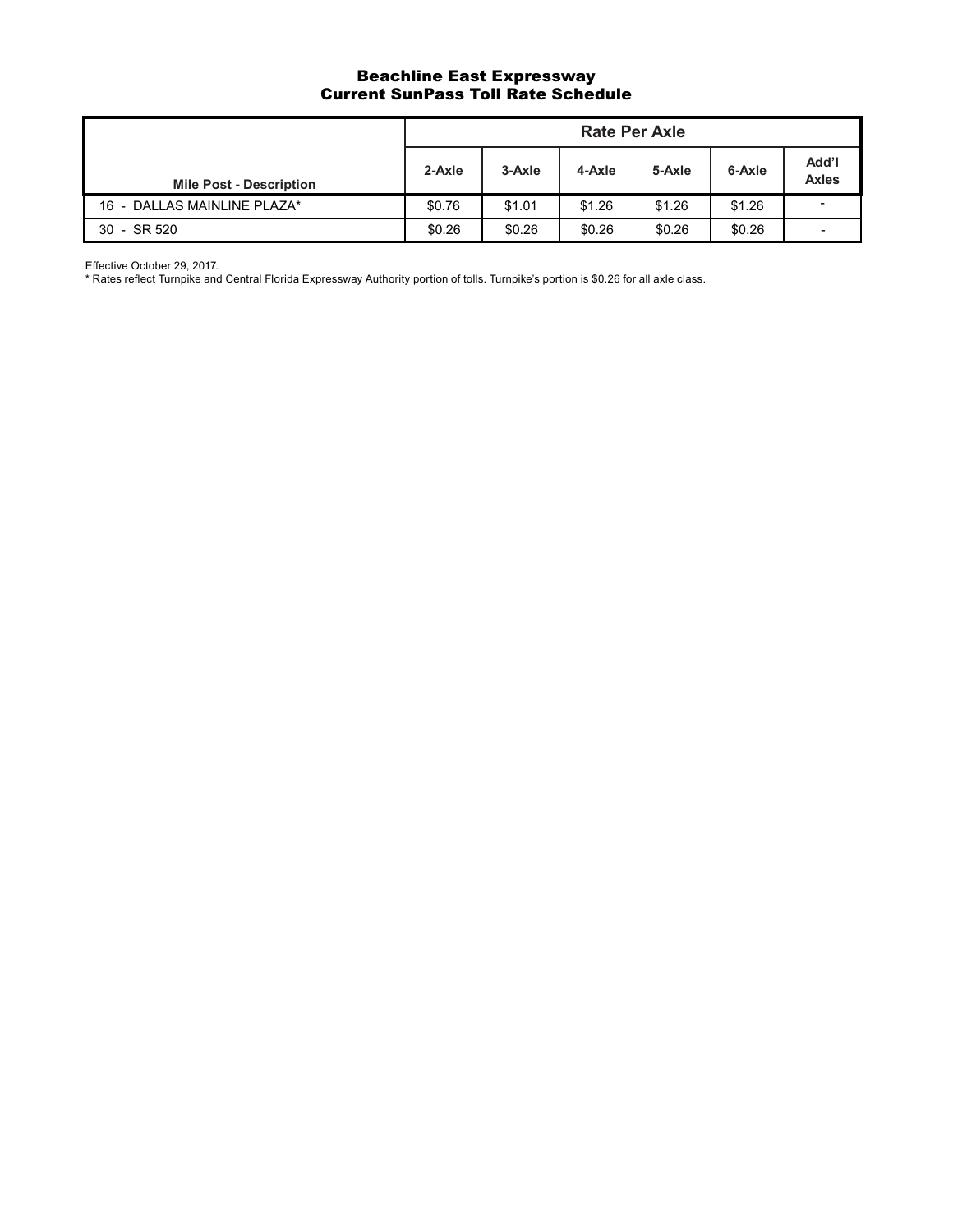#### Beachline East Expressway Current Cash Toll Rate Schedule

|                                |        |        |        | <b>Rate Per Axle</b> |        |                          |
|--------------------------------|--------|--------|--------|----------------------|--------|--------------------------|
| <b>Mile Post - Description</b> | 2-Axle | 3-Axle | 4-Axle | 5-Axle               | 6-Axle | Add'l<br><b>Axles</b>    |
| 16 - DALLAS MAINLINE PLAZA*    | \$1.25 | \$1.50 | \$1.75 | \$1.75               | \$1.75 | $\overline{\phantom{0}}$ |
| 30 - SR 520                    | \$0.75 | \$0.75 | \$0.75 | \$0.75               | \$0.75 | ۰                        |

Effective October 29, 2017

\* Rates reflect Turnpike and Central Florida Expressway Authority portion of tolls. Turnpike's portion is \$0.75 for all axle class.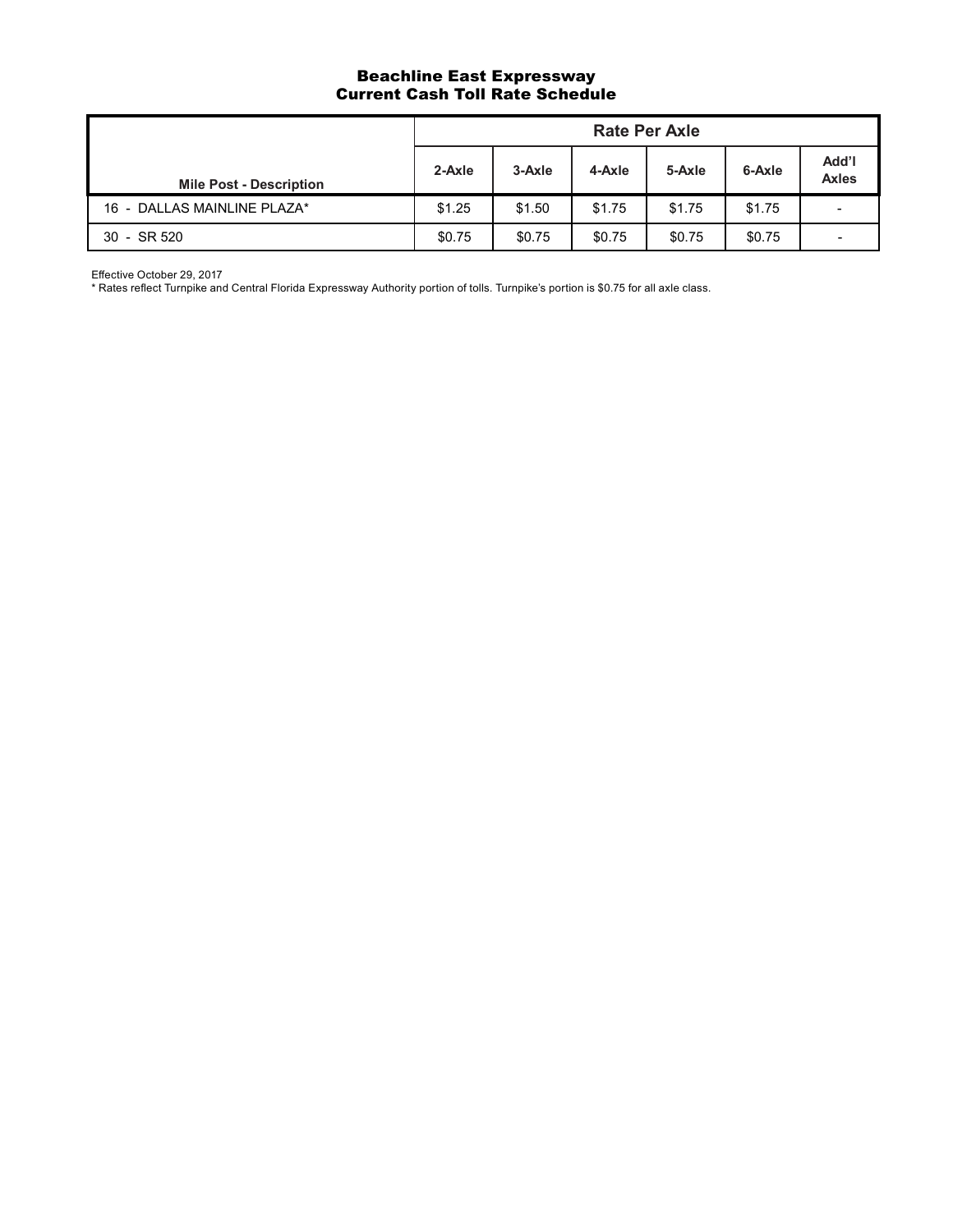# Sawgrass Expressway Current SunPass Toll Rate Schedule

|          |                                                       |                          |        |        | <b>Rate Per Axle</b>         |                          |        |                          |
|----------|-------------------------------------------------------|--------------------------|--------|--------|------------------------------|--------------------------|--------|--------------------------|
| Exit No. | Location                                              | Ramps<br><b>To/From</b>  | 2-Axle | 3-Axle | 4-Axle                       | 5-Axle                   | 6-Axle | Add'l<br><b>Axles</b>    |
|          | Junction with Powerline Road/SW 10th<br><b>Street</b> | $\overline{a}$           |        |        | Sawgrass Expressway Terminus |                          |        |                          |
| 20       | Florida's Turnpike                                    | West                     |        |        | No toll at this location     |                          |        |                          |
|          | <b>DEERFIELD PLAZA</b>                                | $\overline{\phantom{a}}$ | \$1.07 | \$2.14 | \$3.21                       | \$4.28                   | \$5.35 | \$1.07                   |
| 19       | Lyons Road                                            | West                     | \$0.80 | \$0.80 | \$0.80                       | \$0.80                   | \$0.80 | $\overline{\phantom{a}}$ |
|          |                                                       | East                     |        |        | No toll at this location     |                          |        |                          |
| 18       | US 441 (SR 7)                                         | West                     | \$0.54 | \$0.54 | \$0.54                       | \$0.54                   | \$0.54 |                          |
|          |                                                       | East                     |        |        | No toll at this location     |                          |        |                          |
| 15       | University Drive                                      | West                     | \$0.26 | \$0.26 | \$0.26                       | \$0.26                   | \$0.26 | $\blacksquare$           |
|          |                                                       | East                     |        |        | No toll at this location     |                          |        |                          |
| 14       | Coral Ridge Drive                                     | $E - W$                  |        |        | No toll at this location     |                          |        |                          |
| 11       | Sample Road                                           | <b>North</b>             | \$0.26 | \$0.26 | \$0.26                       | \$0.26                   | \$0.26 | $\overline{a}$           |
|          |                                                       | South                    |        |        | No toll at this location     |                          |        |                          |
| 8        | <b>Atlantic Boulevard</b>                             | <b>North</b>             | \$0.54 | \$0.54 | \$0.54                       | \$0.54                   | \$0.54 | $\blacksquare$           |
|          |                                                       | South                    |        |        |                              | No toll at this location |        |                          |
| 5        | <b>Commercial Boulevard</b>                           | <b>North</b>             | \$0.54 | \$0.54 | \$0.54                       | \$0.54                   | \$0.54 |                          |
|          |                                                       | South                    |        |        |                              | No toll at this location |        |                          |
| 3        | Oakland Park Boulevard                                | <b>North</b>             | \$0.80 | \$0.80 | \$0.80                       | \$0.80                   | \$0.80 |                          |
|          |                                                       | South                    |        |        |                              | No toll at this location |        |                          |
| 1B       | Pat Salerno Drive                                     | South                    | \$1.07 | \$2.14 | \$3.21                       | \$4.28                   | \$5.35 | \$1.07                   |
|          | <b>SUNRISE PLAZA</b>                                  | $\frac{1}{2}$            | \$1.07 | \$2.14 | \$3.21                       | \$4.28                   | \$5.35 | \$1.07                   |
| 1A       | <b>Sunrise Boulevard</b>                              | $N-S$                    |        |        |                              | No toll at this location |        |                          |
|          | Junction with I-75/I-595                              | $\overline{\phantom{a}}$ |        |        | Sawgrass Expressway Terminus |                          |        |                          |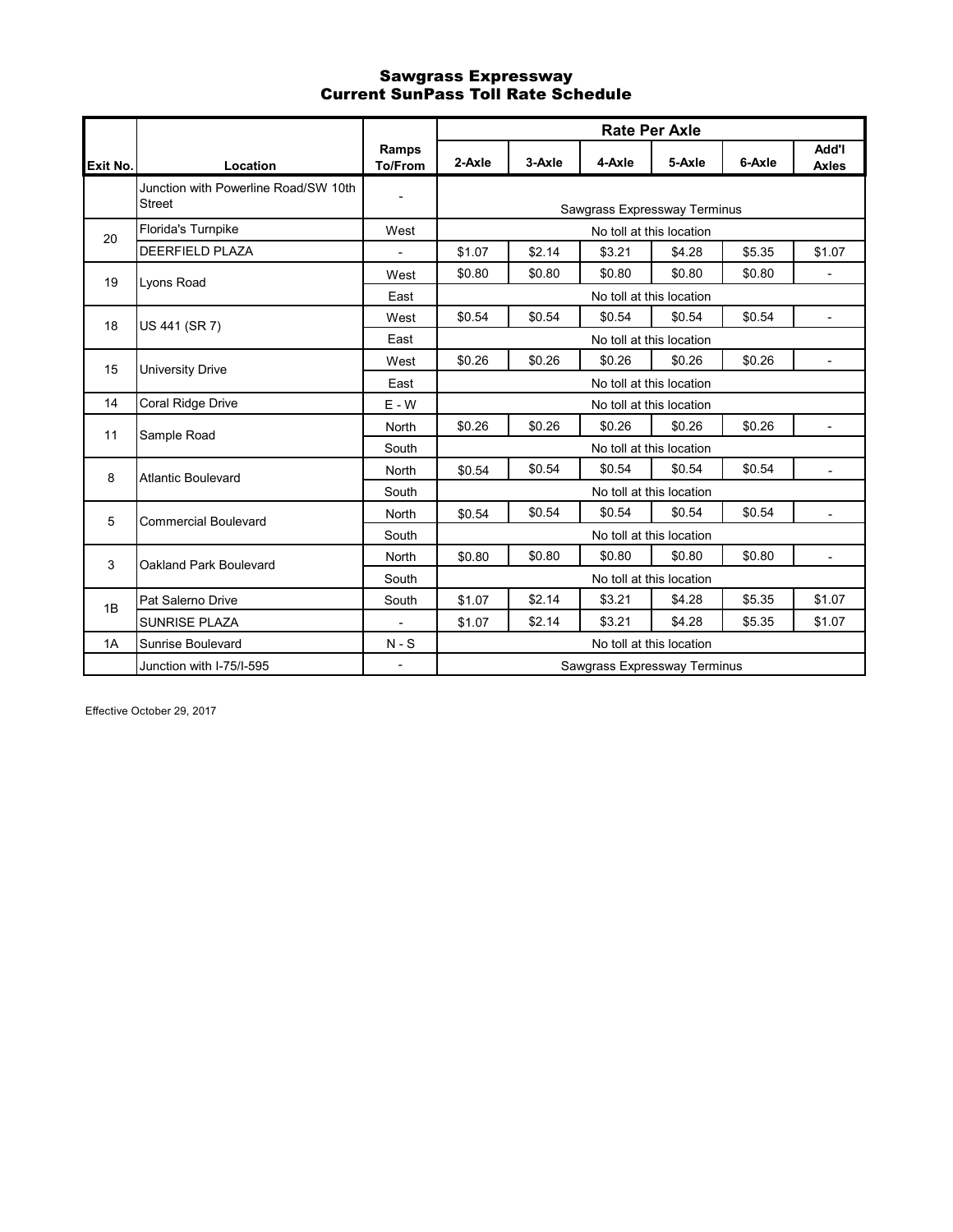# Sawgrass Expressway Current TOLL-BY-PLATE Toll Rate Schedule

|          |                                                       |                                |        |        |                              | <b>Rate Per Axle</b>     |        |                              |
|----------|-------------------------------------------------------|--------------------------------|--------|--------|------------------------------|--------------------------|--------|------------------------------|
| Exit No. | Location                                              | <b>Ramps</b><br><b>To/From</b> | 2-Axle | 3-Axle | 4-Axle                       | 5-Axle                   | 6-Axle | <b>Add'l</b><br><b>Axles</b> |
|          | Junction with Powerline Road/SW 10th<br><b>Street</b> |                                |        |        | Sawgrass Expressway Terminus |                          |        |                              |
| 20       | Florida's Turnpike                                    | West                           |        |        |                              | No toll at this location |        |                              |
|          | <b>DEERFIELD PLAZA</b>                                |                                | \$1.34 | \$2.68 | \$4.02                       | \$5.36                   | \$6.70 | \$1.34                       |
| 19       | Lyons Road                                            | West                           | \$1.07 | \$1.07 | \$1.07                       | \$1.07                   | \$1.07 |                              |
|          |                                                       | East                           |        |        |                              | No toll at this location |        |                              |
| 18       | US 441 (SR 7)                                         | West                           | \$0.80 | \$0.80 | \$0.80                       | \$0.80                   | \$0.80 | $\blacksquare$               |
|          |                                                       | East                           |        |        |                              | No toll at this location |        |                              |
| 15       | <b>University Drive</b>                               | West                           | \$0.54 | \$0.54 | \$0.54                       | \$0.54                   | \$0.54 | $\blacksquare$               |
|          |                                                       | East                           |        |        |                              | No toll at this location |        |                              |
| 14       | Coral Ridge Drive                                     | $E - W$                        |        |        |                              | No toll at this location |        |                              |
| 11       | Sample Road                                           | North                          | \$0.54 | \$0.54 | \$0.54                       | \$0.54                   | \$0.54 |                              |
|          |                                                       | South                          |        |        |                              | No toll at this location |        |                              |
| 8        | <b>Atlantic Boulevard</b>                             | North                          | \$0.80 | \$0.80 | \$0.80                       | \$0.80                   | \$0.80 |                              |
|          |                                                       | South                          |        |        |                              | No toll at this location |        |                              |
| 5        | <b>Commercial Boulevard</b>                           | <b>North</b>                   | \$0.80 | \$0.80 | \$0.80                       | \$0.80                   | \$0.80 | $\overline{\phantom{a}}$     |
|          |                                                       | South                          |        |        |                              | No toll at this location |        |                              |
| 3        | Oakland Park Boulevard                                | North                          | \$1.07 | \$1.07 | \$1.07                       | \$1.07                   | \$1.07 | $\blacksquare$               |
|          |                                                       | South                          |        |        |                              | No toll at this location |        |                              |
| 1B       | Pat Salerno Drive                                     | South                          | \$1.34 | \$2.68 | \$4.02                       | \$5.36                   | \$6.70 | \$1.34                       |
|          | <b>SUNRISE PLAZA</b>                                  | $\overline{\phantom{a}}$       | \$1.34 | \$2.68 | \$4.02                       | \$5.36                   | \$6.70 | \$1.34                       |
| 1A       | <b>Sunrise Boulevard</b>                              | $N-S$                          |        |        |                              | No toll at this location |        |                              |
|          | Junction with I-75/I-595                              |                                |        |        | Sawgrass Expressway Terminus |                          |        |                              |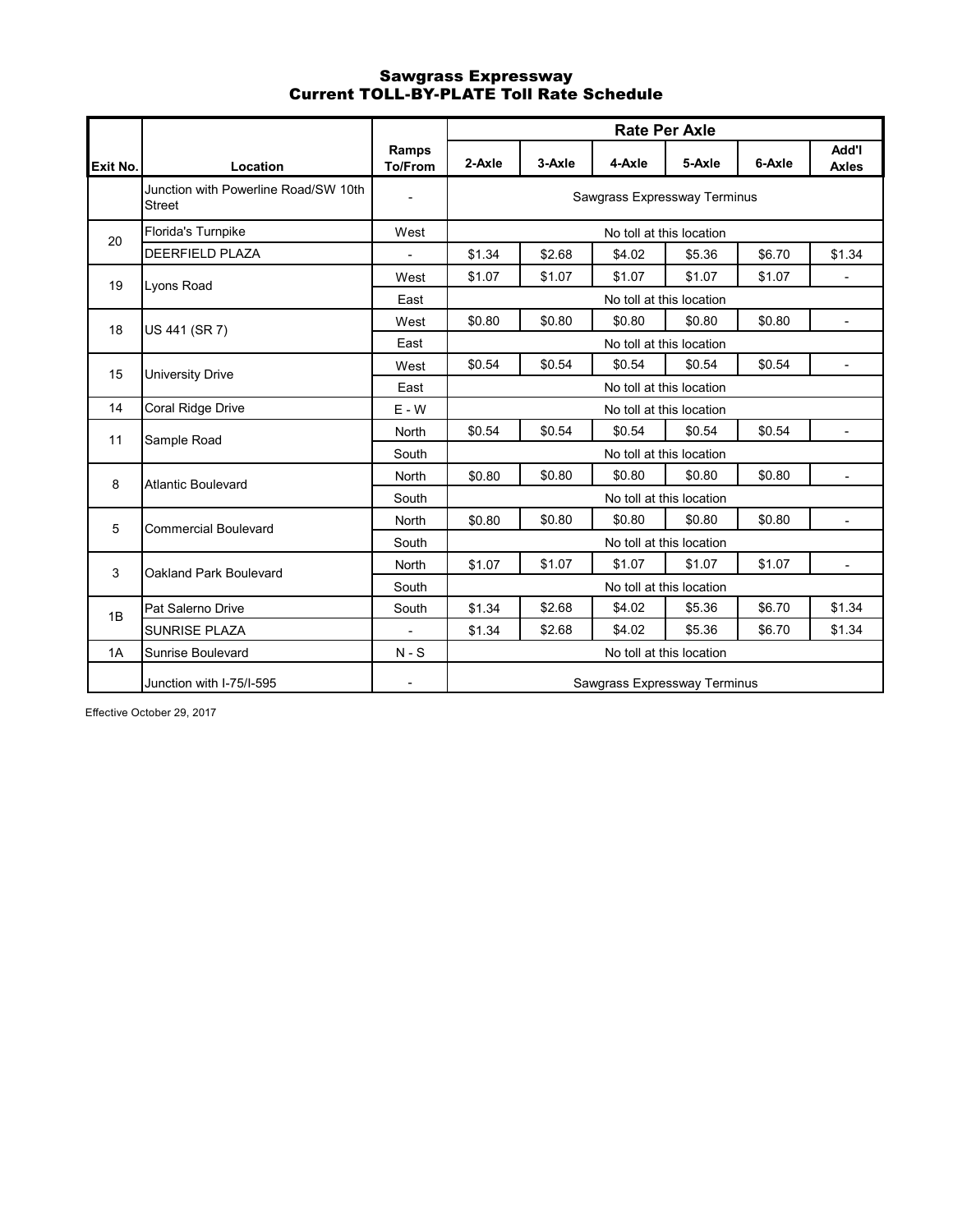### Seminole Expressway Current SunPass Toll Rate Schedule

|          |                              |                          |        |        |                              | <b>Rate Per Axle</b>     |         |                       |
|----------|------------------------------|--------------------------|--------|--------|------------------------------|--------------------------|---------|-----------------------|
| Exit No. | Location                     | Ramps<br>To/From         | 2-Axle | 3-Axle | 4-Axle                       | 5-Axle                   | 6-Axle  | Add'l<br><b>Axles</b> |
| 55       | Junction with I-4            | ۰                        |        |        | Seminole Expressway Terminus |                          |         |                       |
| 54       | Rinehart Road                | $N-S$                    |        |        |                              | No toll at this location |         |                       |
| 52       | <b>CR 46A</b>                | North                    | \$0.26 | \$0.52 | \$0.78                       | \$1.04                   | \$1.30  | \$0.26                |
|          |                              | South                    |        |        |                              | No toll at this location |         |                       |
| 50       | US 17/92                     | North                    | \$0.54 | \$1.08 | \$1.62                       | \$2.16                   | \$2.70  | \$0.54                |
|          |                              | South                    |        |        |                              | No toll at this location |         |                       |
| 49       | Lake Mary Boulevard (CR 427) | North                    | \$0.54 | \$1.08 | \$1.62                       | \$2.16                   | \$2.70  | \$0.54                |
|          |                              | South                    |        |        |                              | No toll at this location |         |                       |
| 47       | LAKE JESUP PLAZA             | ۰                        | \$2.13 | \$4.26 | \$6.39                       | \$8.52                   | \$10.65 | \$2.13                |
| 44       | SR 434                       | North                    |        |        |                              | No toll at this location |         |                       |
|          |                              | South                    | \$0.80 | \$1.60 | \$2.40                       | \$3.20                   | \$4.00  | \$0.80                |
| 41       | Red Bug Lake Road            | North                    |        |        |                              | No toll at this location |         |                       |
|          |                              | South                    | \$0.54 | \$1.08 | \$1.62                       | \$2.16                   | \$2.70  | \$0.54                |
| 38       | SR 426/Aloma Avenue          | North                    |        |        |                              | No toll at this location |         |                       |
|          |                              | South                    | \$0.26 | \$0.52 | \$0.78                       | \$1.04                   | \$1.30  | \$0.26                |
|          | Junction with GreeneWay      | $\overline{\phantom{0}}$ |        |        | Seminole Expressway Terminus |                          |         |                       |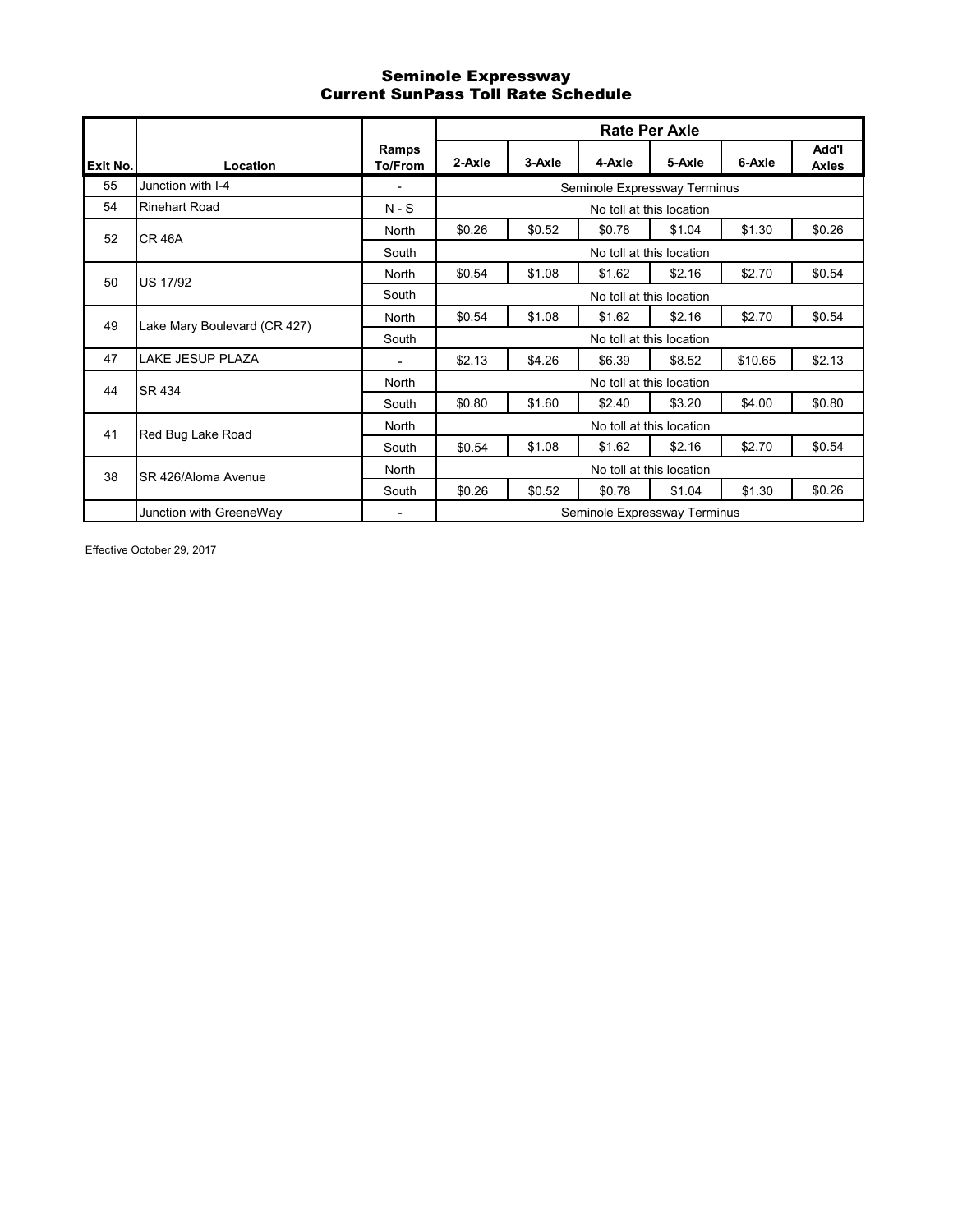# Seminole Expressway Current Cash Toll Rate Schedule

|          |                              |                         |        |        |                              | <b>Rate Per Axle</b>     |         |                       |
|----------|------------------------------|-------------------------|--------|--------|------------------------------|--------------------------|---------|-----------------------|
| Exit No. | Location                     | Ramps<br><b>To/From</b> | 2-Axle | 3-Axle | 4-Axle                       | 5-Axle                   | 6-Axle  | Add'l<br><b>Axles</b> |
| 55       | Junction with I-4            | ٠                       |        |        | Seminole Expressway Terminus |                          |         |                       |
| 54       | <b>Rinehart Road</b>         | $N-S$                   |        |        |                              | No toll at this location |         |                       |
| 52       | <b>CR 46A</b>                | North                   | \$0.75 | \$1.50 | \$2.25                       | \$3.00                   | \$3.75  | \$0.75                |
|          |                              | South                   |        |        |                              | No toll at this location |         |                       |
| 50       | <b>US 17/92</b>              | North                   | \$1.00 | \$2.00 | \$3.00                       | \$4.00                   | \$5.00  | \$1.00                |
|          |                              | South                   |        |        |                              | No toll at this location |         |                       |
| 49       | Lake Mary Boulevard (CR 427) | <b>North</b>            | \$1.00 | \$2.00 | \$3.00                       | \$4.00                   | \$5.00  | \$1.00                |
|          |                              | South                   |        |        |                              | No toll at this location |         |                       |
| 47       | LAKE JESUP PLAZA             | ٠                       | \$2.50 | \$5.00 | \$7.50                       | \$10.00                  | \$12.50 | \$2.50                |
| 44       | <b>SR 434</b>                | North                   |        |        |                              | No toll at this location |         |                       |
|          |                              | South                   | \$1.25 | \$2.50 | \$3.75                       | \$5.00                   | \$6.25  | \$1.25                |
| 41       | Red Bug Lake Road            | North                   |        |        |                              | No toll at this location |         |                       |
|          |                              | South                   | \$1.00 | \$2.00 | \$3.00                       | \$4.00                   | \$5.00  | \$1.00                |
| 38       | SR 426/Aloma Avenue          | North                   |        |        |                              | No toll at this location |         |                       |
|          |                              | South                   | \$0.75 | \$1.50 | \$2.25                       | \$3.00                   | \$3.75  | \$0.75                |
|          | Junction with GreeneWay      | ٠                       |        |        | Seminole Expressway Terminus |                          |         |                       |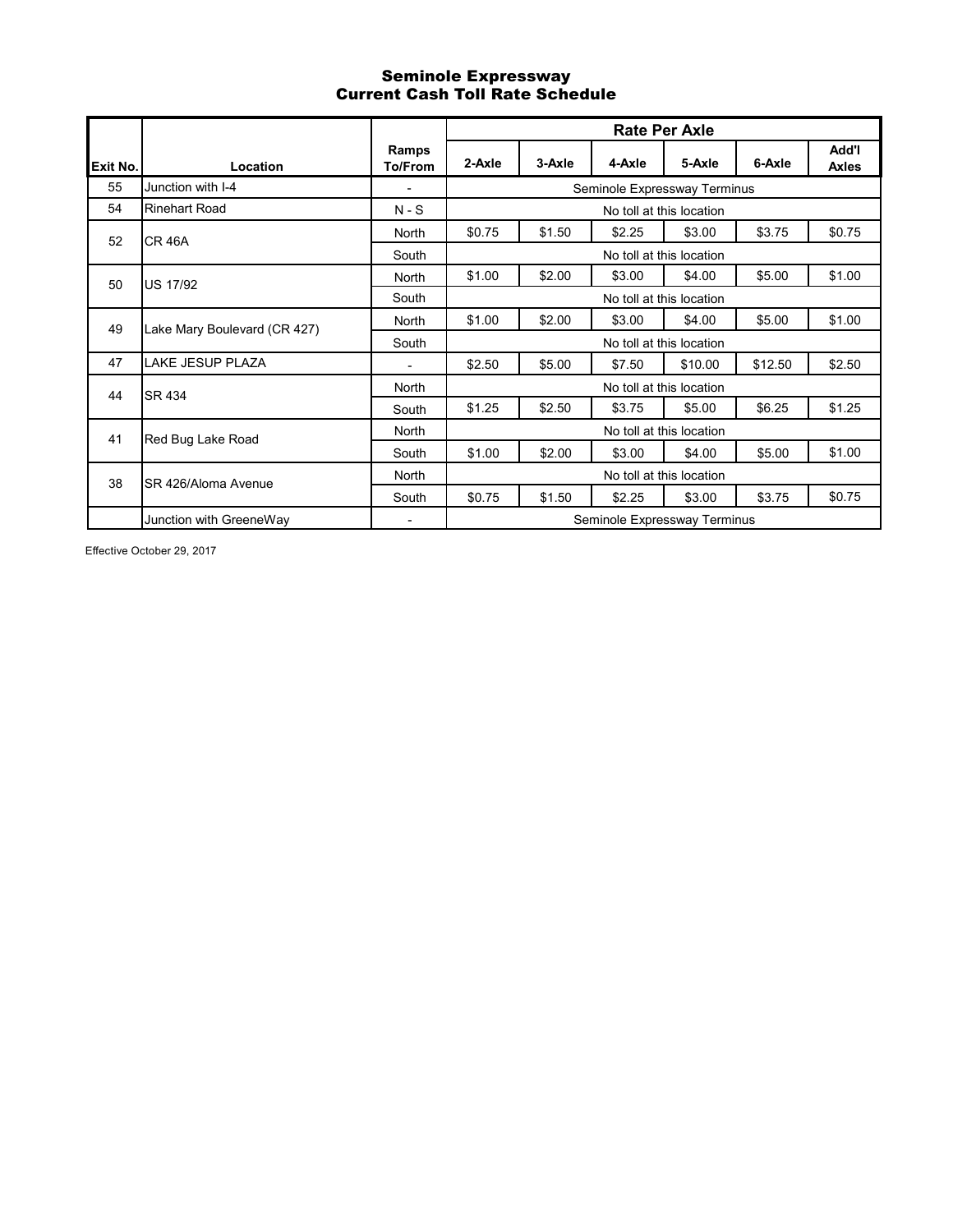### Veterans Expressway Current SunPass Toll Rate Schedule

|                |                          |                          |        |        | <b>Rate Per Axle</b>         |        |        |                       |
|----------------|--------------------------|--------------------------|--------|--------|------------------------------|--------|--------|-----------------------|
| Exit No.       | Location                 | Ramps<br>To/From         | 2-Axle | 3-Axle | 4-Axle                       | 5-Axle | 6-Axle | Add'l<br><b>Axles</b> |
|                | Junction with Dale Mabry | $\overline{\phantom{a}}$ |        |        | Veterans Expressway Terminus |        |        |                       |
| 12             | <b>Hutchison Road</b>    | <b>North</b>             | \$0.54 | \$1.08 | \$1.62                       | \$2.16 | \$2.70 | \$0.54                |
|                |                          | South                    |        |        | No toll at this location     |        |        |                       |
| 11             | SUGARWOOD PLAZA          | $\overline{a}$           | \$0.80 | \$1.60 | \$2.40                       | \$3.20 | \$4.00 | \$0.80                |
| 10             | <b>Ehrlich Road</b>      | $N-S$                    |        |        | No toll at this location     |        |        |                       |
| 9              | Gunn Highway             | North                    | \$0.26 | \$0.52 | \$0.78                       | \$1.04 | \$1.30 | \$0.26                |
|                |                          | South                    |        |        | No toll at this location     |        |        |                       |
| 8              | Wilsky Boulevard         | North                    | \$0.54 | \$1.08 | \$1.62                       | \$2.16 | \$2.70 | \$0.54                |
| $\overline{7}$ | Linebaugh Avenue         | South                    |        |        | No toll at this location     |        |        |                       |
| 6              | <b>ANDERSON PLAZA</b>    | -                        | \$1.07 | \$2.14 | \$3.21                       | \$4.28 | \$5.35 | \$1.07                |
| 6B             | Anderson Road            | South                    | \$1.07 | \$2.14 | \$3.21                       | \$4.28 | \$5.35 | \$1.07                |
| 6A             | <b>Waters Avenue</b>     | North                    |        |        | No toll at this location     |        |        |                       |
|                |                          | South                    | \$0.54 | \$1.08 | \$1.62                       | \$2.16 | \$2.70 | \$0.54                |
| 4              | Hillsborough Avenue      | <b>North</b>             |        |        | No toll at this location     |        |        |                       |
|                |                          | South                    | \$0.26 | \$0.52 | \$0.78                       | \$1.04 | \$1.30 | \$0.26                |
| 3              | Memorial Highway         | $N-S$                    |        |        | No toll at this location     |        |        |                       |
| 2B             | Independence Parkway     | South                    |        |        | No toll at this location     |        |        |                       |
| 2A             | Junction with SR 60      | $\overline{\phantom{a}}$ |        |        | Veterans Expressway Terminus |        |        |                       |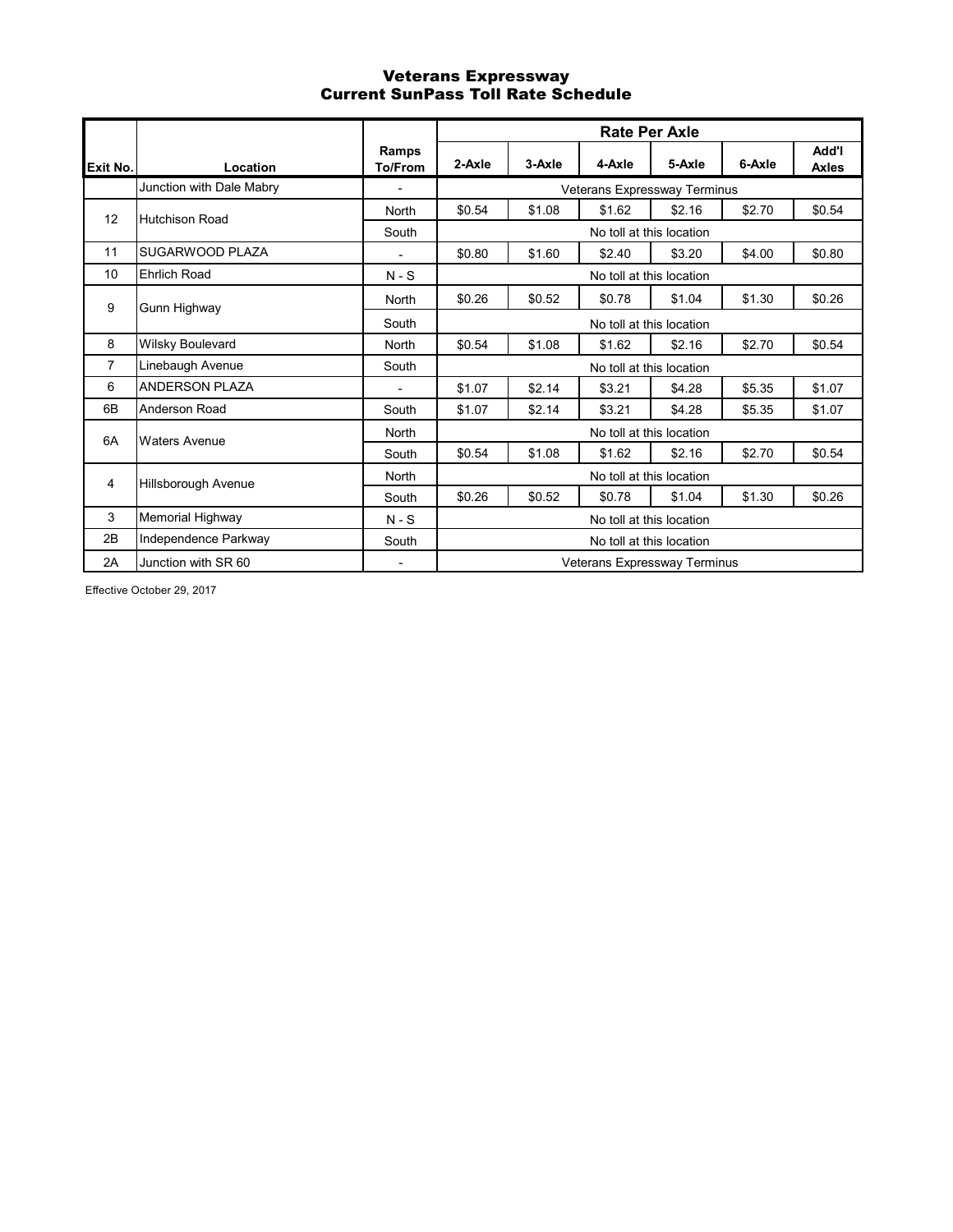### Veterans Expressway Current TOLL-BY-PLATE Toll Rate Schedule

|                |                          |                          |        |        |                              | Rate Per Axle            |        |                       |
|----------------|--------------------------|--------------------------|--------|--------|------------------------------|--------------------------|--------|-----------------------|
| Exit No.       | Location                 | Ramps<br><b>To/From</b>  | 2-Axle | 3-Axle | 4-Axle                       | 5-Axle                   | 6-Axle | Add'l<br><b>Axles</b> |
|                | Junction with Dale Mabry |                          |        |        | Veterans Expressway Terminus |                          |        |                       |
| 12             | <b>Hutchison Road</b>    | <b>North</b>             | \$0.80 | \$1.60 | \$2.40                       | \$3.20                   | \$4.00 | \$0.80                |
|                |                          | South                    |        |        |                              | No toll at this location |        |                       |
| 11             | SUGARWOOD PLAZA          |                          | \$1.07 | \$2.14 | \$3.21                       | \$4.28                   | \$5.35 | \$1.07                |
| 10             | <b>Ehrlich Road</b>      | $N-S$                    |        |        |                              | No toll at this location |        |                       |
| 9              | Gunn Highway             | North                    | \$0.54 | \$1.08 | \$1.62                       | \$2.16                   | \$2.70 | \$0.54                |
|                |                          | South                    |        |        |                              | No toll at this location |        |                       |
| 8              | Wilsky Boulevard         | North                    | \$0.80 | \$1.60 | \$2.40                       | \$3.20                   | \$4.00 | \$0.80                |
| $\overline{7}$ | Linebaugh Avenue         | South                    |        |        |                              | No toll at this location |        |                       |
| 6              | <b>ANDERSON PLAZA</b>    | $\overline{\phantom{a}}$ | \$1.34 | \$2.68 | \$4.02                       | \$5.36                   | \$6.70 | \$1.34                |
| 6B             | Anderson Road            | South                    | \$1.34 | \$2.68 | \$4.02                       | \$5.36                   | \$6.70 | \$1.34                |
| 6A             | <b>Waters Avenue</b>     | <b>North</b>             |        |        |                              | No toll at this location |        |                       |
|                |                          | South                    | \$0.80 | \$1.60 | \$2.40                       | \$3.20                   | \$4.00 | \$0.80                |
| 4              | Hillsborough Avenue      | North                    |        |        |                              | No toll at this location |        |                       |
|                |                          | South                    | \$0.54 | \$1.08 | \$1.62                       | \$2.16                   | \$2.70 | \$0.54                |
| 3              | Memorial Highway         | $N-S$                    |        |        |                              | No toll at this location |        |                       |
| 2B             | Independence Parkway     | South                    |        |        |                              | No toll at this location |        |                       |
| 2A             | Junction with SR 60      | ٠                        |        |        | Veterans Expressway Terminus |                          |        |                       |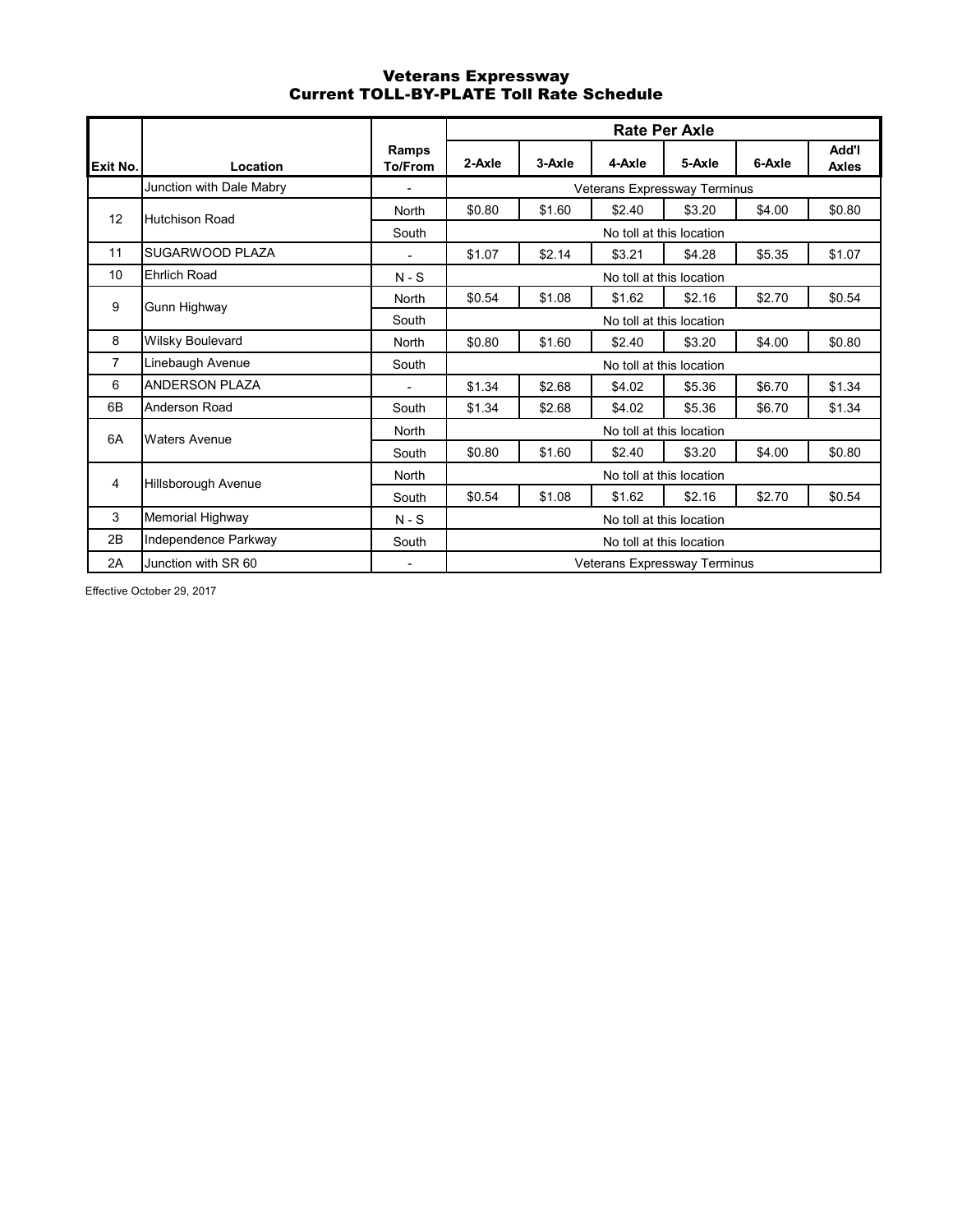### Southern Connector Extension Current SunPass Toll Rate Schedule

|          |                                |                          |        |        |                                       | <b>Rate Per Axle</b>     |        |                |
|----------|--------------------------------|--------------------------|--------|--------|---------------------------------------|--------------------------|--------|----------------|
| Exit No. | Location                       | Ramps<br>To/From         | 2-Axle | 3-Axle | 4-Axle                                | 5-Axle                   | 6-Axle | Add'l<br>Axles |
|          | GreeneWay Junction             | $\overline{\phantom{a}}$ |        |        | Southern Connector Extension Terminus |                          |        |                |
| 3        | Osceola Parkway                | North                    | \$0.54 | \$1.08 | \$1.62                                | \$2.16                   | \$2.70 | \$0.54         |
|          |                                | South                    |        |        |                                       | No toll at this location |        |                |
| 2        | Celebration Boulevard (US 192) | North                    | \$0.54 | \$1.08 | \$1.62                                | \$2.16                   | \$2.70 | \$0.54         |
|          |                                | South                    |        |        |                                       | No toll at this location |        |                |
|          | <b>CELEBRATION PLAZA</b>       | ٠                        | \$0.80 | \$1.60 | \$2.40                                | \$3.20                   | \$4.00 | \$0.80         |
| $\Omega$ | Junction with I-4              |                          |        |        | Southern Connector Extension Terminus |                          |        |                |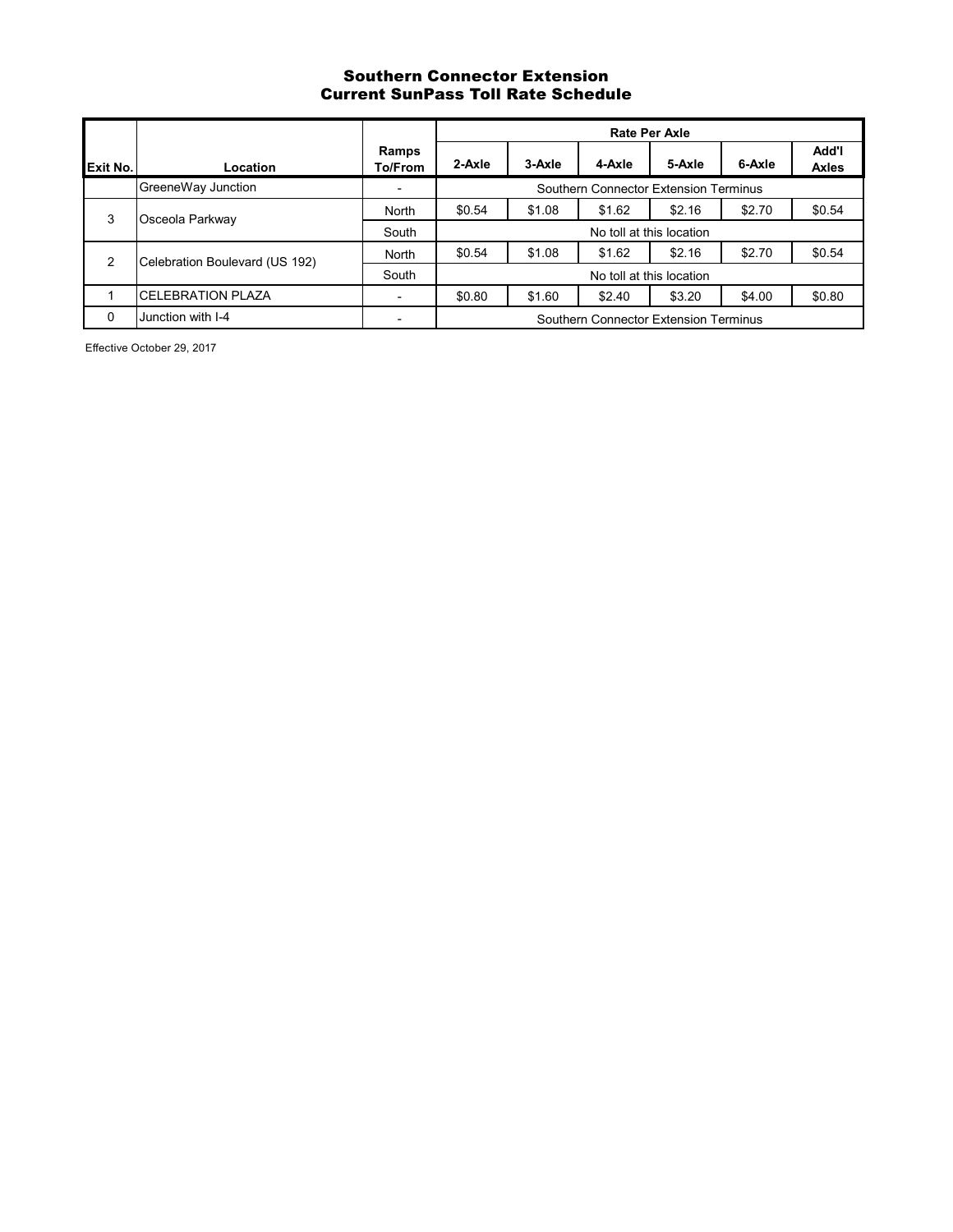# Southern Connector Extension Current Cash Toll Rate Schedule

|                 |                                |                          |        |        | <b>Rate Per Axle</b>                  |        |        |                       |
|-----------------|--------------------------------|--------------------------|--------|--------|---------------------------------------|--------|--------|-----------------------|
| <b>Exit No.</b> | Location                       | Ramps<br>To/From         | 2-Axle | 3-Axle | 4-Axle                                | 5-Axle | 6-Axle | Add'l<br><b>Axles</b> |
|                 | GreeneWay Junction             | ٠                        |        |        | Southern Connector Extension Terminus |        |        |                       |
| 3               | Osceola Parkway                | North                    | \$1.00 | \$2.00 | \$3.00                                | \$4.00 | \$5.00 | \$1.00                |
|                 |                                | South                    |        |        | No toll at this location              |        |        |                       |
| 2               | Celebration Boulevard (US 192) | North                    | \$1.00 | \$2.00 | \$3.00                                | \$4.00 | \$5.00 | \$1.00                |
|                 |                                | South                    |        |        | No toll at this location              |        |        |                       |
|                 | <b>CELEBRATION PLAZA</b>       | $\overline{\phantom{a}}$ | \$1.25 | \$2.50 | \$3.75                                | \$5.00 | \$6.25 | \$1.25                |
| $\Omega$        | Junction with I-4              | $\overline{\phantom{0}}$ |        |        | Southern Connector Extension Terminus |        |        |                       |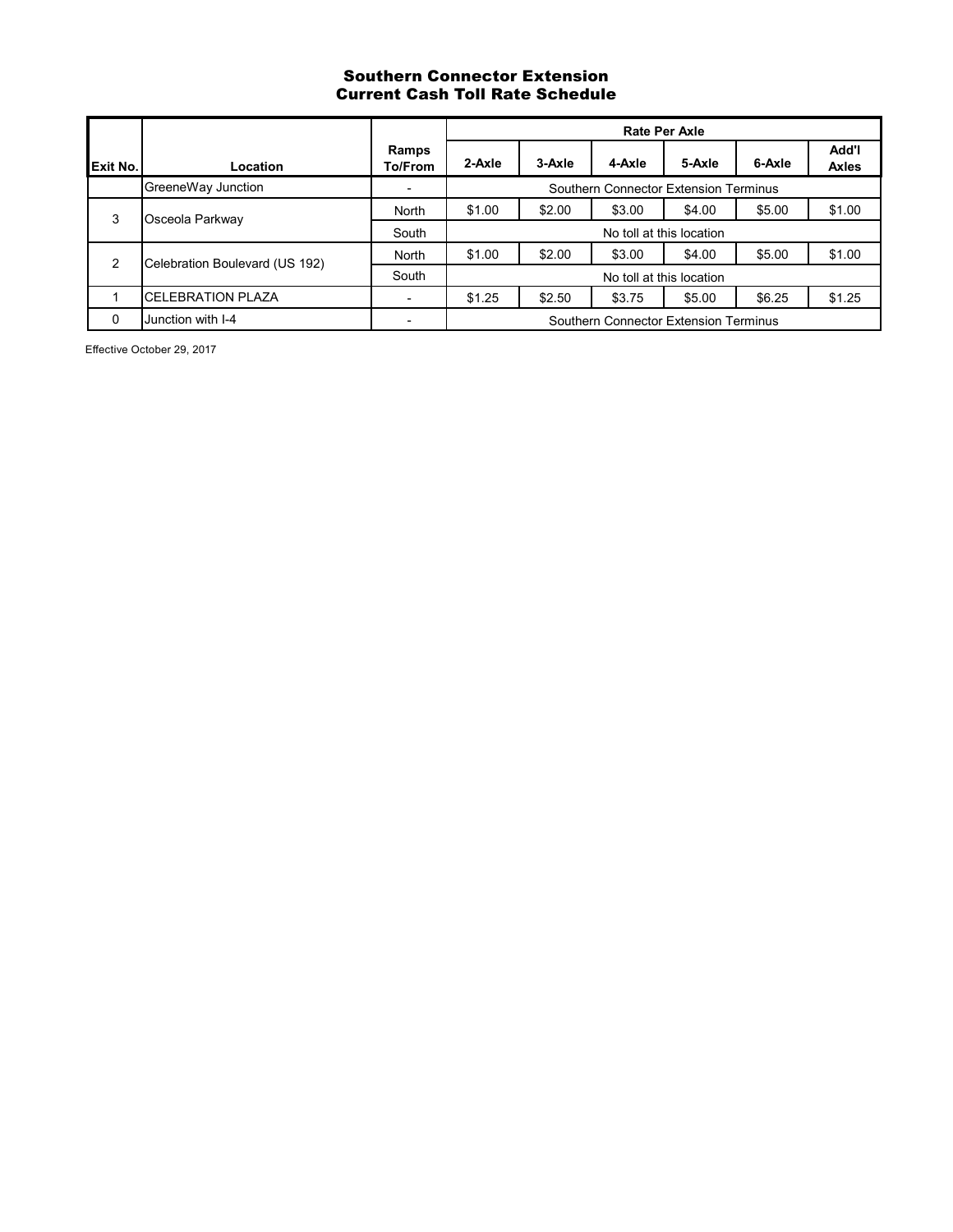# Polk Parkway Current SunPass Toll Rate Schedule

|                |                               |                          |        |        |        | <b>Rate Per Axle</b>     |        |                              |
|----------------|-------------------------------|--------------------------|--------|--------|--------|--------------------------|--------|------------------------------|
| Exit No.       | Location                      | Ramps<br><b>To/From</b>  | 2-Axle | 3-Axle | 4-Axle | 5-Axle                   | 6-Axle | <b>Add'l</b><br><b>Axles</b> |
| 24             | Junction with I-4 (East)      |                          |        |        |        | Polk Parkway Terminus    |        |                              |
| 23             | Pace Road                     | North                    | \$0.26 | \$0.52 | \$0.78 | \$1.04                   | \$1.30 | \$0.26                       |
|                |                               | South                    |        |        |        | No toll at this location |        |                              |
| 21             | <b>EASTERN MAINLINE PLAZA</b> |                          | \$1.07 | \$2.14 | \$3.21 | \$4.28                   | \$5.35 | \$1.07                       |
| 18             | CR 546 (Old Dixie Hwy.)       | North                    |        |        |        | No toll at this location |        |                              |
|                |                               | South                    | \$0.26 | \$0.52 | \$0.78 | \$1.04                   | \$1.30 | \$0.26                       |
| 17             | US 92 (Auburndale)            | $N-S$                    |        |        |        | No toll at this location |        |                              |
| 14             | <b>SR 540</b>                 | West                     |        |        |        | No toll at this location |        |                              |
|                |                               | East                     | \$0.54 | \$1.08 | \$1.62 | \$2.16                   | \$2.70 | \$0.54                       |
| 13             | CENTRAL MAINLINE PLAZA        | $\mathbf{r}$             | \$1.07 | \$2.14 | \$3.21 | \$4.28                   | \$5.35 | \$1.07                       |
| 10             | US 98 (Bartow Road)           | $E - W$                  |        |        |        | No toll at this location |        |                              |
| 9              | Lakeland Highlands Road       | West                     |        |        |        | No toll at this location |        |                              |
|                |                               | East                     | \$0.26 | \$0.52 | \$0.78 | \$1.04                   | \$1.30 | \$0.26                       |
| 8              | <b>WESTERN MAINLINE PLAZA</b> | $\blacksquare$           | \$1.07 | \$2.14 | \$3.21 | \$4.28                   | \$5.35 | \$1.07                       |
| $\overline{7}$ | South Florida Avenue          | West                     | \$0.54 | \$1.08 | \$1.62 | \$2.16                   | \$2.70 | \$0.54                       |
|                |                               | East                     |        |        |        | No toll at this location |        |                              |
| 5              | <b>Harden Boulevard</b>       | West                     | \$0.54 | \$1.08 | \$1.62 | \$2.16                   | \$2.70 | \$0.54                       |
|                |                               | East                     |        |        |        | No toll at this location |        |                              |
| 4              | <b>Waring Road</b>            | West                     | \$0.54 | \$1.08 | \$1.62 | \$2.16                   | \$2.70 | \$0.54                       |
|                |                               | East                     |        |        |        | No toll at this location |        |                              |
| 3              | <b>Airport Road</b>           | West                     | \$0.26 | \$0.52 | \$0.78 | \$1.04                   | \$1.30 | \$0.26                       |
|                |                               | East                     |        |        |        | No toll at this location |        |                              |
| $\mathbf{1}$   | CR 542 (Old Tampa Highway)    | South                    |        |        |        | No toll at this location |        |                              |
| $\mathbf 0$    | Junction with I-4 (West)      | $\overline{\phantom{a}}$ |        |        |        | Polk Parkway Terminus    |        |                              |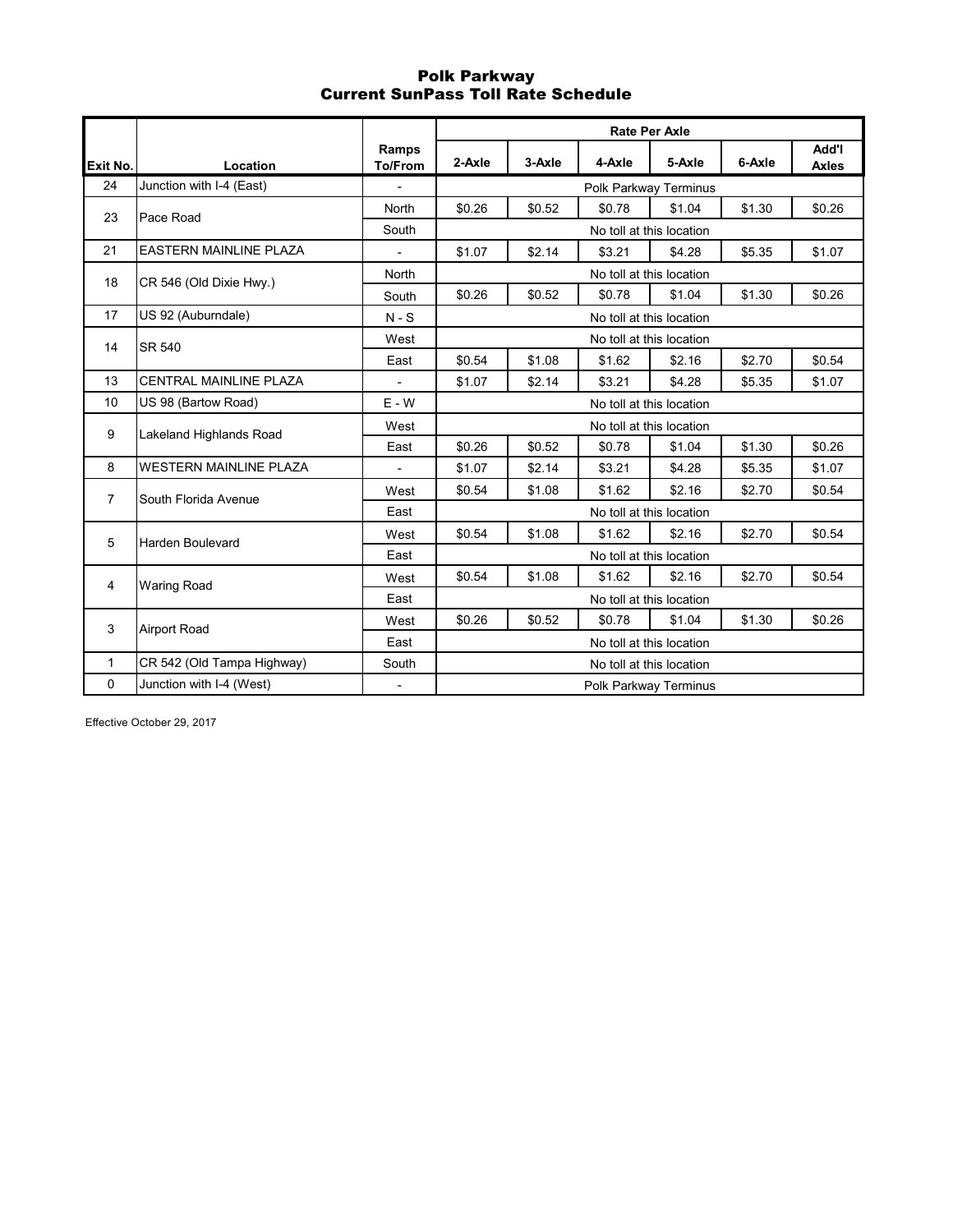## Polk Parkway Current Cash/TOLL-BY-PLATE Toll Rate Schedule

|                |                               |                          |             |             |                          | <b>Rate Per Axle</b>     |             |                       |
|----------------|-------------------------------|--------------------------|-------------|-------------|--------------------------|--------------------------|-------------|-----------------------|
| Exit No.       | Location                      | Ramps<br>To/From         | 2-Axle      | 3-Axle      | 4-Axle                   | 5-Axle                   | 6-Axle      | Add'l<br><b>Axles</b> |
| 24             | Junction with I-4 (East)      |                          |             |             |                          | Polk Parkway Terminus    |             |                       |
| 23             | Pace Road*                    | North                    | NA / \$0.54 | NA / \$1.08 |                          | NA / \$1.62 NA / \$2.16  | NA / \$2.70 | \$0.54                |
|                |                               | South                    |             |             |                          | No toll at this location |             |                       |
| 21             | <b>EASTERN MAINLINE PLAZA</b> |                          | \$1.50      | \$3.00      | \$4.50                   | \$6.00                   | \$7.50      | \$1.50                |
| 18             | CR 546 (Old Dixie Hwy.)       | <b>North</b>             |             |             | No toll at this location |                          |             |                       |
|                |                               | South                    | \$0.75      | \$1.50      | \$2.25                   | \$3.00                   | \$3.75      | \$0.75                |
| 17             | US 92 (Auburndale)            | $N-S$                    |             |             | No toll at this location |                          |             |                       |
| 14             | SR 540                        | West                     |             |             | No toll at this location |                          |             |                       |
|                |                               | East                     | \$1.00      | \$2.00      | \$3.00                   | \$4.00                   | \$5.00      | \$1.00                |
| 13             | CENTRAL MAINLINE PLAZA        | ÷,                       | \$1.50      | \$3.00      | \$4.50                   | \$6.00                   | \$7.50      | \$1.50                |
| 10             | US 98 (Bartow Road)           | $E - W$                  |             |             | No toll at this location |                          |             |                       |
| 9              | Lakeland Highlands Road       | West                     |             |             | No toll at this location |                          |             |                       |
|                |                               | East                     | \$0.75      | \$1.50      | \$2.25                   | \$3.00                   | \$3.75      | \$0.75                |
| 8              | <b>WESTERN MAINLINE PLAZA</b> | ÷,                       | \$1.50      | \$3.00      | \$4.50                   | \$6.00                   | \$7.50      | \$1.50                |
| $\overline{7}$ | South Florida Avenue          | West                     | \$1.00      | \$2.00      | \$3.00                   | \$4.00                   | \$5.00      | \$1.00                |
|                |                               | East                     |             |             | No toll at this location |                          |             |                       |
| 5              | <b>Harden Boulevard</b>       | West                     | \$1.00      | \$2.00      | \$3.00                   | \$4.00                   | \$5.00      | \$1.00                |
|                |                               | East                     |             |             | No toll at this location |                          |             |                       |
| $\overline{4}$ | <b>Waring Road</b>            | West                     | \$1.00      | \$2.00      | \$3.00                   | \$4.00                   | \$5.00      | \$1.00                |
|                |                               | East                     |             |             | No toll at this location |                          |             |                       |
| 3              | <b>Airport Road</b>           | West                     | \$0.75      | \$1.50      | \$2.25                   | \$3.00                   | \$3.75      | \$0.75                |
|                |                               | East                     |             |             | No toll at this location |                          |             |                       |
| $\mathbf{1}$   | CR 542 (Old Tampa Highway)    | South                    |             |             | No toll at this location |                          |             |                       |
| 0              | Junction with I-4 (West)      | $\overline{\phantom{a}}$ |             |             | Polk Parkway Terminus    |                          |             |                       |

Effective October 29, 2017

\* TOLL-BY-PLATE rates apply (cash not accepted).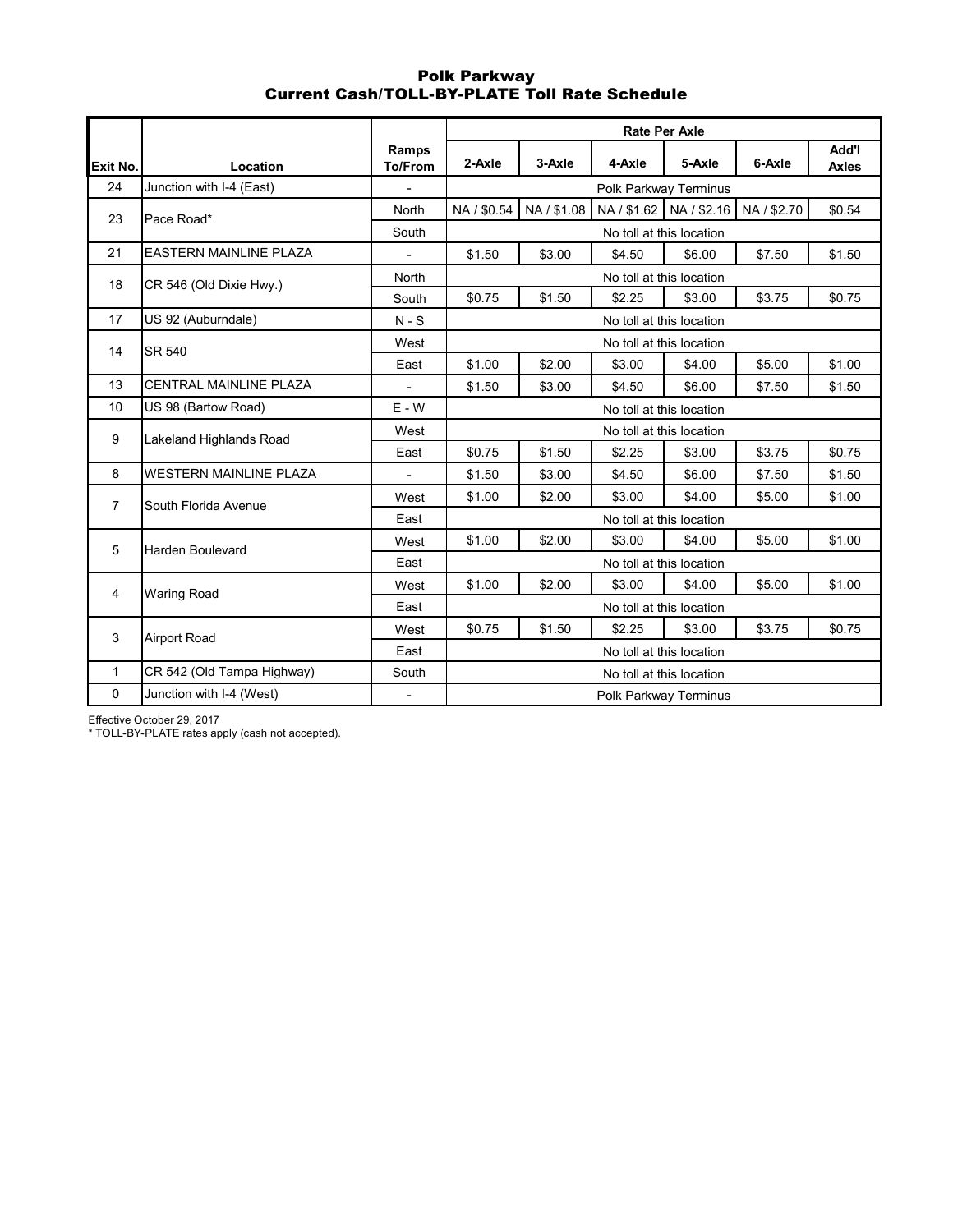## Suncoast Parkway Current SunPass Toll Rate Schedule

|          |                                   |                  | <b>Rate Per Axle</b>      |        |        |                          |        |                       |  |  |
|----------|-----------------------------------|------------------|---------------------------|--------|--------|--------------------------|--------|-----------------------|--|--|
| Exit No. | Location                          | Ramps<br>To/From | 2-Axle                    | 3-Axle | 4-Axle | 5-Axle                   | 6-Axle | Add'l<br><b>Axles</b> |  |  |
| 55       | Junction with US 98               | South            | No toll at this location  |        |        |                          |        |                       |  |  |
| 53       | OAK HAMMOCK MAINLINE PLAZA        |                  | \$1.07                    | \$2.14 | \$3.21 | \$4.28                   | \$5.35 | \$1.07                |  |  |
| 46       |                                   | North            | No toll at this location  |        |        |                          |        |                       |  |  |
|          | SR 50 (Cortez Boulevard)          | South            | \$0.26                    | \$0.52 | \$0.78 | \$1.04                   | \$1.30 | \$0.26                |  |  |
| 41       | Spring Hill Drive                 | $N-S$            | No toll at this location  |        |        |                          |        |                       |  |  |
| 37       | CR 578 (County Line Road)         | North            | \$0.26                    | \$0.52 | \$0.78 | \$1.04                   | \$1.30 | \$0.26                |  |  |
|          |                                   | South            | No toll at this location  |        |        |                          |        |                       |  |  |
| 31       | SPRINGHILL MAINLINE PLAZA         | $\overline{a}$   | \$1.07                    | \$2.14 | \$3.21 | \$4.28                   | \$5.35 | \$1.07                |  |  |
| 27       | SR 52                             | $N-S$            |                           |        |        | No toll at this location |        |                       |  |  |
| 21       | <b>ANCLOTE MAINLINE PLAZA</b>     | ۰                | \$1.07                    | \$2.14 | \$3.21 | \$4.28                   | \$5.35 | \$1.07                |  |  |
| 19       | <b>SR 54</b>                      | North            | No toll at this location  |        |        |                          |        |                       |  |  |
|          |                                   | South            | \$0.26                    | \$0.52 | \$0.78 | \$1.04                   | \$1.30 | \$0.26                |  |  |
| 16       | Lutz-Lake Fern Road               | $N-S$            | No toll at this location  |        |        |                          |        |                       |  |  |
| 14       | Van Dyke Road                     | North            | \$0.26                    | \$0.52 | \$0.78 | \$1.04                   | \$1.30 | \$0.26                |  |  |
|          |                                   | South            | No toll at this location  |        |        |                          |        |                       |  |  |
|          | Junction with Veterans Expressway |                  | Suncoast Parkway Terminus |        |        |                          |        |                       |  |  |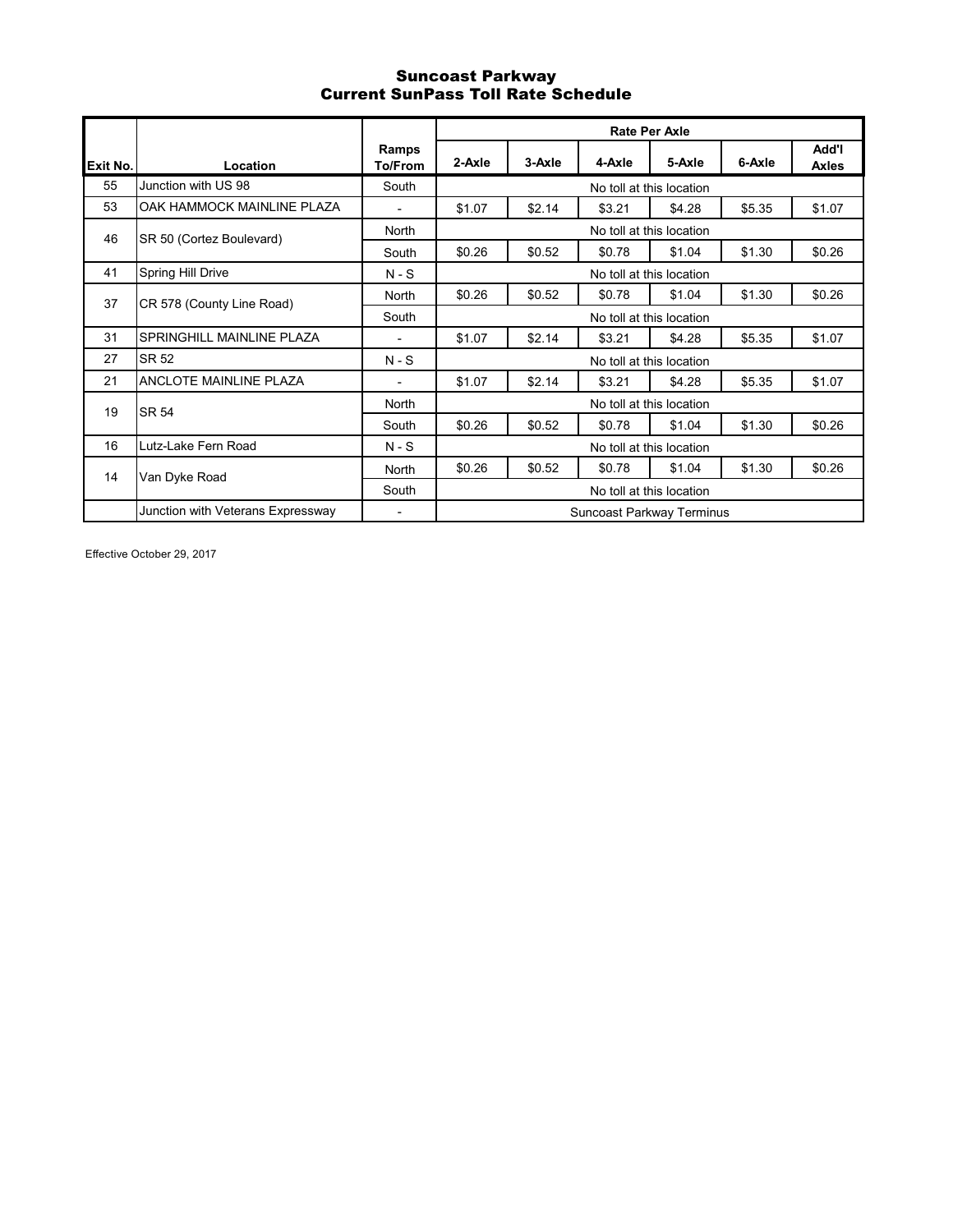# Suncoast Parkway Current Cash Toll Rate Schedule

|          |                                   |                         | <b>Rate Per Axle</b>             |        |        |                          |        |                       |  |  |
|----------|-----------------------------------|-------------------------|----------------------------------|--------|--------|--------------------------|--------|-----------------------|--|--|
| Exit No. | Location                          | Ramps<br><b>To/From</b> | 2-Axle                           | 3-Axle | 4-Axle | 5-Axle                   | 6-Axle | Add'l<br><b>Axles</b> |  |  |
| 55       | Junction with US 98               | South                   | No toll at this location         |        |        |                          |        |                       |  |  |
| 53       | OAK HAMMOCK MAINLINE PLAZA        |                         | \$1.50                           | \$3.00 | \$4.50 | \$6.00                   | \$7.50 | \$1.50                |  |  |
| 46       | SR 50 (Cortez Boulevard)          | North                   | No toll at this location         |        |        |                          |        |                       |  |  |
|          |                                   | South                   | \$0.75                           | \$1.50 | \$2.25 | \$3.00                   | \$3.75 | \$0.75                |  |  |
| 41       | Spring Hill Drive                 | $N-S$                   | No toll at this location         |        |        |                          |        |                       |  |  |
| 37       | CR 578 (County Line Road)         | North                   | \$0.75                           | \$1.50 | \$2.25 | \$3.00                   | \$3.75 | \$0.75                |  |  |
|          |                                   | South                   | No toll at this location         |        |        |                          |        |                       |  |  |
| 31       | <b>SPRINGHILL MAINLINE PLAZA</b>  | $\blacksquare$          | \$1.50                           | \$3.00 | \$4.50 | \$6.00                   | \$7.50 | \$1.50                |  |  |
| 27       | <b>SR 52</b>                      | $N-S$                   |                                  |        |        | No toll at this location |        |                       |  |  |
| 21       | ANCLOTE MAINLINE PLAZA            | ٠                       | \$1.50                           | \$3.00 | \$4.50 | \$6.00                   | \$7.50 | \$1.50                |  |  |
| 19       | <b>SR 54</b>                      | North                   | No toll at this location         |        |        |                          |        |                       |  |  |
|          |                                   | South                   | \$0.75                           | \$1.50 | \$2.25 | \$3.00                   | \$3.75 | \$0.75                |  |  |
| 16       | Lutz-Lake Fern Road               | $N-S$                   | No toll at this location         |        |        |                          |        |                       |  |  |
| 14       | Van Dyke Road                     | North                   | \$0.75                           | \$1.50 | \$2.25 | \$3.00                   | \$3.75 | \$0.75                |  |  |
|          |                                   | South                   | No toll at this location         |        |        |                          |        |                       |  |  |
|          | Junction with Veterans Expressway | ٠                       | <b>Suncoast Parkway Terminus</b> |        |        |                          |        |                       |  |  |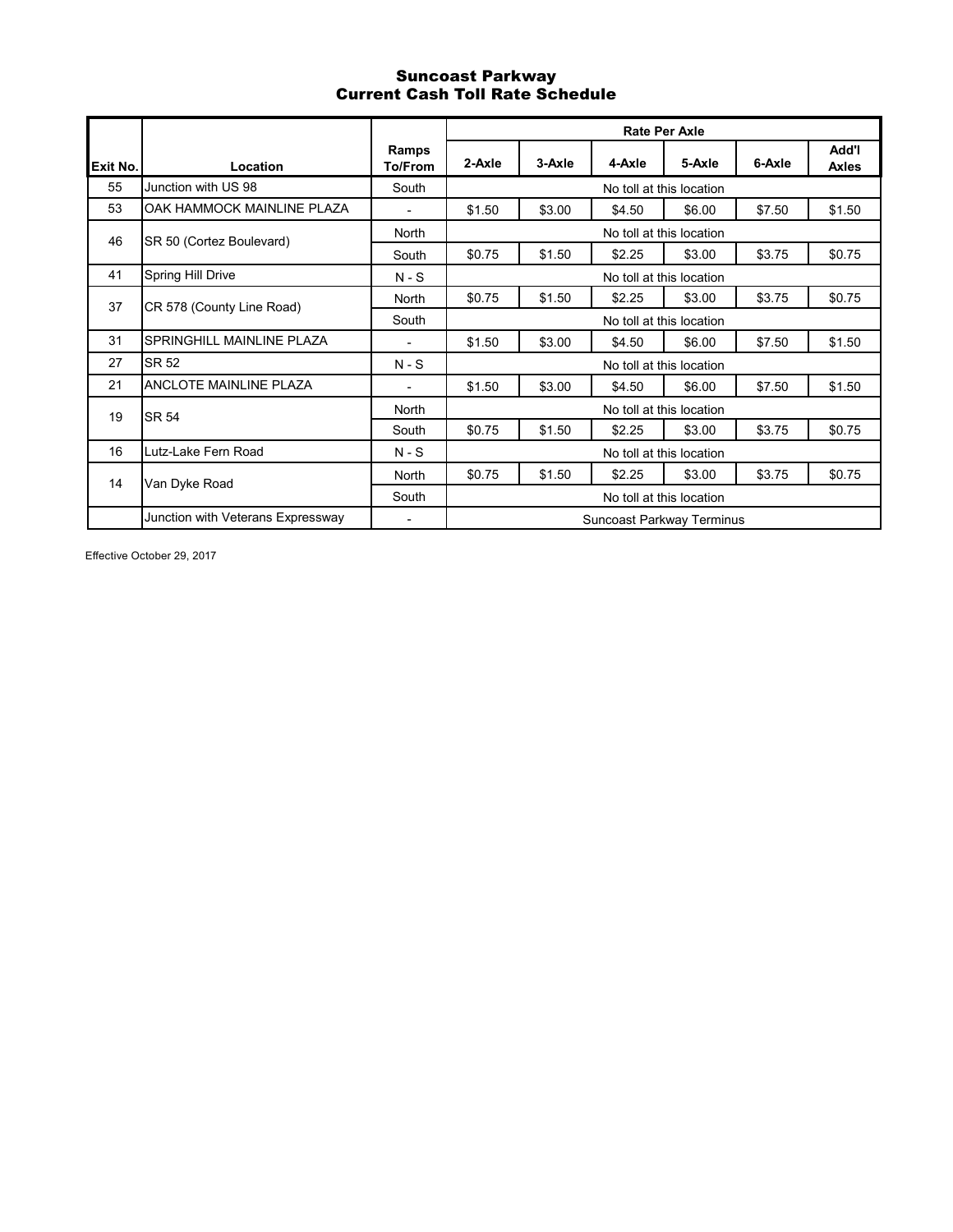## Western Beltway, Part C Current SunPass Toll Rate Schedule

|             |                                           |                  | <b>Rate Per Axle</b>             |        |        |        |        |                       |  |  |
|-------------|-------------------------------------------|------------------|----------------------------------|--------|--------|--------|--------|-----------------------|--|--|
| Exit<br>No. | Location                                  | Ramps<br>To/From | 2-Axle                           | 3-Axle | 4-Axle | 5-Axle | 6-Axle | Add'l<br><b>Axles</b> |  |  |
| 11          | Seidel Road                               | North            | No toll at this location         |        |        |        |        |                       |  |  |
|             |                                           | South            | \$0.54                           | \$1.08 | \$1.62 | \$2.16 | \$2.70 | \$0.54                |  |  |
| 8           | Disney World/Hartzog Rd.<br>(Western Way) | $N-S$            | No toll at this location         |        |        |        |        |                       |  |  |
| 7           | <b>MAINLINE PLAZA</b>                     | ٠                | \$1.07                           | \$2.14 | \$3.21 | \$4.28 | \$5.35 | \$1.07                |  |  |
| 6           | <b>US 192</b>                             | North            | No toll at this location         |        |        |        |        |                       |  |  |
|             |                                           | South            | \$0.54                           | \$1.08 | \$1.62 | \$2.16 | \$2.70 | \$0.54                |  |  |
| 1A          | Sinclair Road                             | North            | No toll at this location         |        |        |        |        |                       |  |  |
|             |                                           | South            | \$0.26                           | \$0.52 | \$0.78 | \$1.04 | \$1.30 | \$0.26                |  |  |
|             | Junction with I-4                         |                  | Western Beltway, Part C Terminus |        |        |        |        |                       |  |  |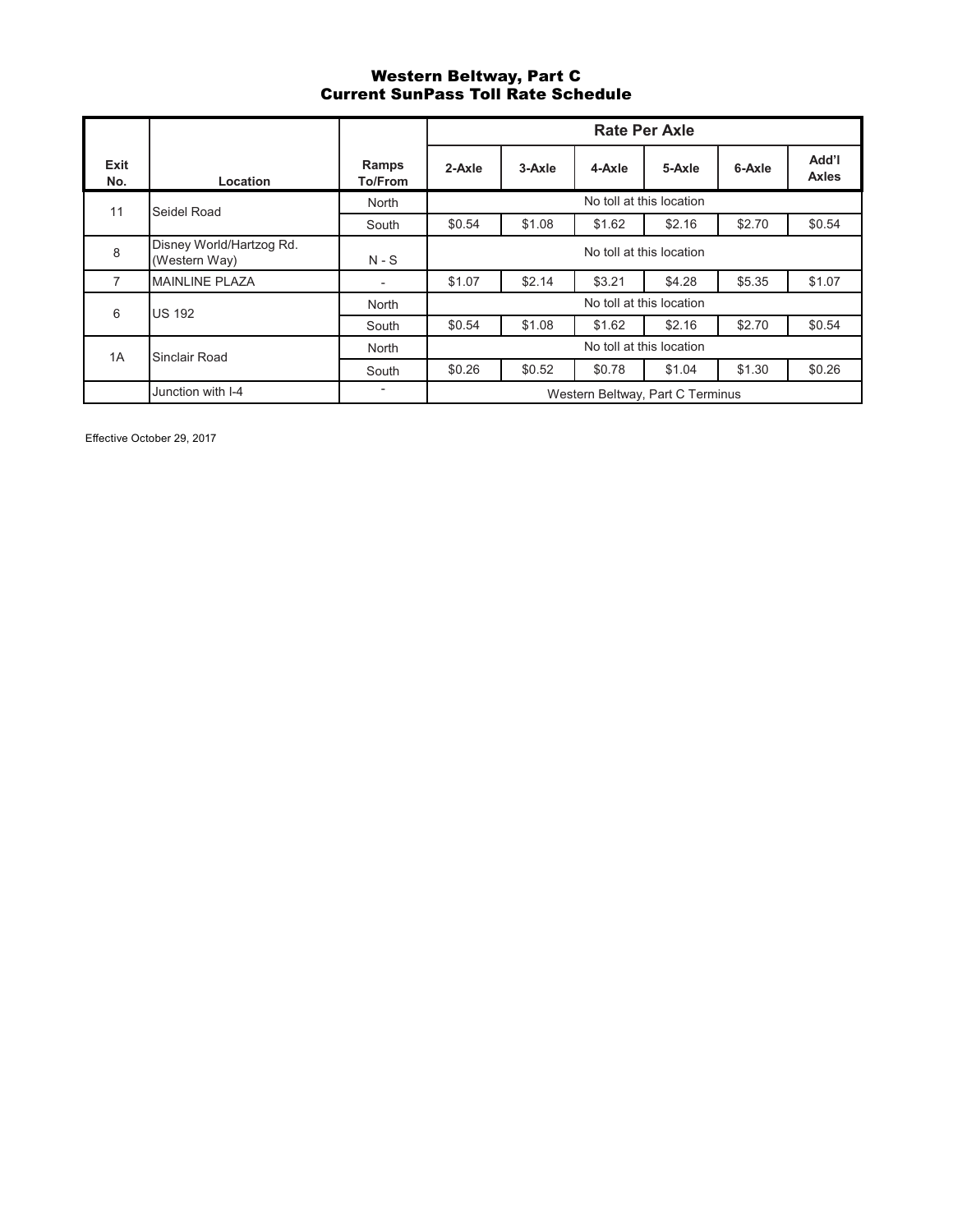# Western Beltway, Part C Current Cash Rate Schedule

| Exit |                                           |                         |                                  | <b>Rate Per Axle</b> |        |        |        |                       |  |  |  |
|------|-------------------------------------------|-------------------------|----------------------------------|----------------------|--------|--------|--------|-----------------------|--|--|--|
| No.  | Location                                  | Ramps<br><b>To/From</b> | 2-Axle                           | 3-Axle               | 4-Axle | 5-Axle | 6-Axle | Add'l<br><b>Axles</b> |  |  |  |
| 11   | Seidel Road                               | North                   | No toll at this location         |                      |        |        |        |                       |  |  |  |
|      |                                           | South                   | \$1.00                           | \$2.00               | \$3.00 | \$4.00 | \$5.00 | \$1.00                |  |  |  |
| 8    | Disney World/Hartzog Rd.<br>(Western Way) | $N-S$                   | No toll at this location         |                      |        |        |        |                       |  |  |  |
| 7    | <b>MAINLINE PLAZA</b>                     | ٠                       | \$1.50                           | \$3.00               | \$4.50 | \$6.00 | \$7.50 | \$1.50                |  |  |  |
| 6    | <b>US 192</b>                             | North                   | No toll at this location         |                      |        |        |        |                       |  |  |  |
|      |                                           | South                   | \$1.00                           | \$2.00               | \$3.00 | \$4.00 | \$5.00 | \$1.00                |  |  |  |
| 1A   | Sinclair Road                             | North                   | No toll at this location         |                      |        |        |        |                       |  |  |  |
|      |                                           | South                   | \$0.75                           | \$1.50               | \$2.25 | \$3.00 | \$3.75 | \$0.75                |  |  |  |
|      | Junction with I-4                         |                         | Western Beltway, Part C Terminus |                      |        |        |        |                       |  |  |  |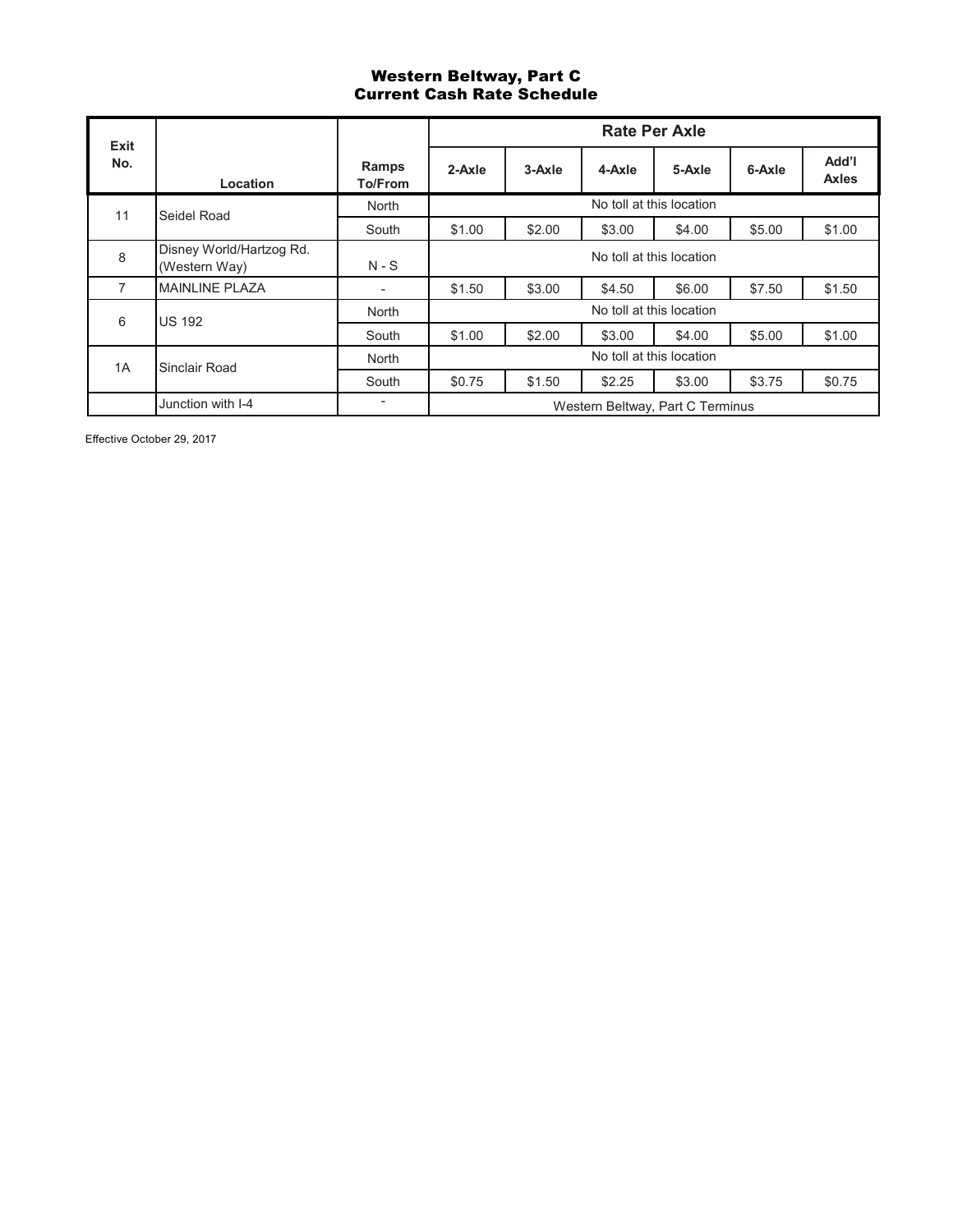# I-4 Connector Current SunPass Toll Rate Schedule

|                                               |                  | <b>Rate Per Axle</b>     |        |        |        |        |                       |
|-----------------------------------------------|------------------|--------------------------|--------|--------|--------|--------|-----------------------|
| Location                                      | Ramps<br>To/From | 2-Axle                   | 3-Axle | 4-Axle | 5-Axle | 6-Axle | Add'l<br><b>Axles</b> |
| Junction with I-4                             | S                | No toll at this location |        |        |        |        |                       |
| MAINLINE PLAZA (S-Move)                       |                  | \$1.05                   | \$2.10 | \$3.15 | \$4.20 | \$5.25 | \$1.05                |
| MAINLINE PLAZA (Z-Move)                       |                  | \$0.53                   | \$1.06 | \$1.59 | \$2.12 | \$2.65 | \$0.53                |
| MAINLINE PLAZA (T-Move)                       |                  | \$1.05                   | \$1.05 | \$1.05 | \$1.05 | \$1.05 |                       |
| Junction with Selmon Expressway/Port of Tampa | N                | No toll at this location |        |        |        |        |                       |